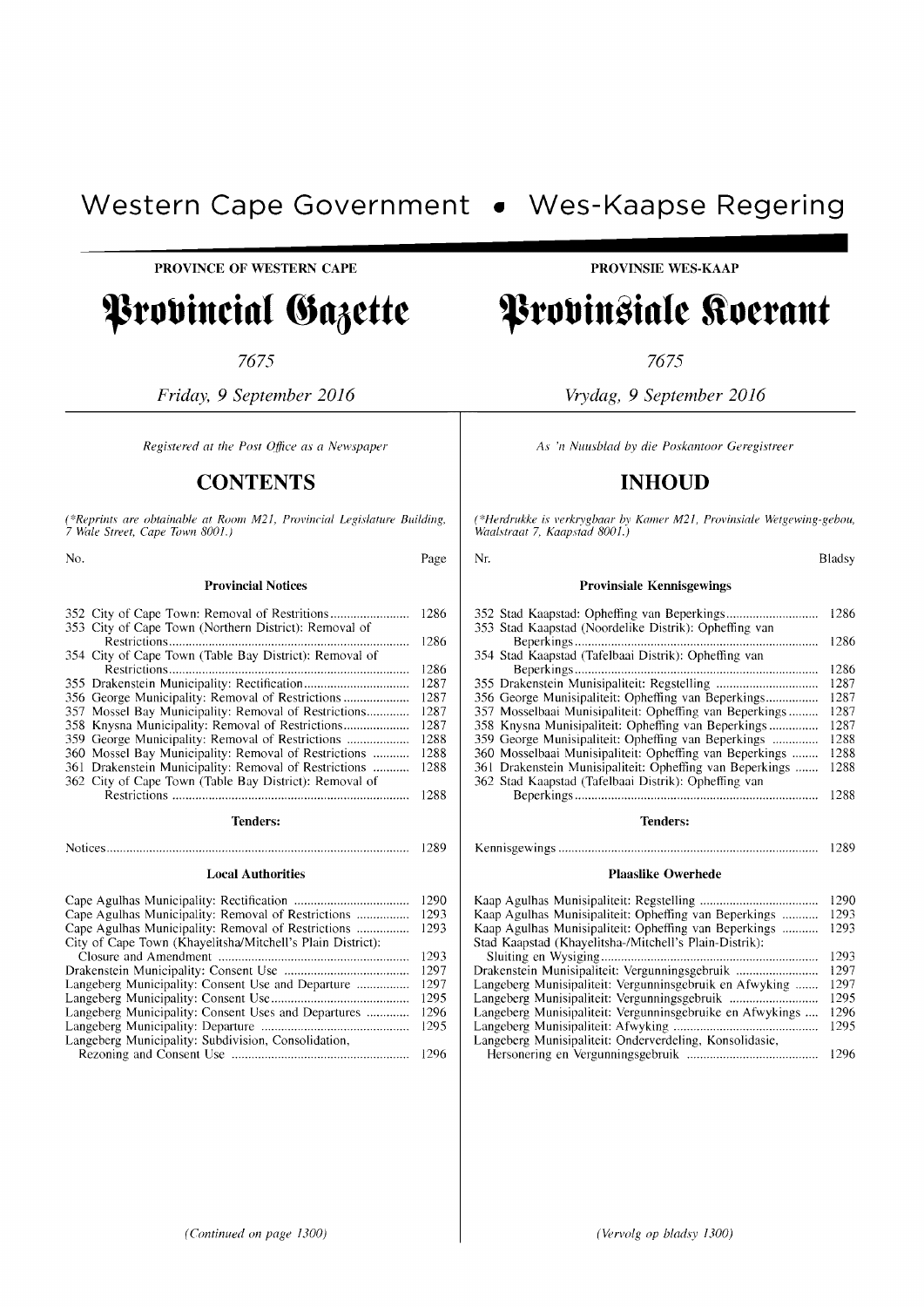The following Provincial Notices are published for general information.

ADY. B. GERBER, DIRECTOR-GENERAL

Provincial Legislature Building, Wale Street,<br>Cape Town.

#### **CITY OF CAPE TOWN**

#### REMOVAL OF RESTRICTIONS ACT, 1967 (ACT 84 OF 1967)

Notice is hereby given that the Minister of Local Government, Environmental Affairs and Development Planning, properly designated as Competent Authority in terms of paragraph (a) of State President Proclamation No. 160 of 31 October 1994, in terms of section 2(1) of the Removal of Restrictions Act, 1967 (Act 84 of 1967), and on application by the owner of Erf 18681, Cape Town, removes title conditions  $B(3)(a)$ , (b), (c) and (d) contained in Certificate of Consolidated Title No. T 48503 of 2015.

P.N. *353/2016* 9 September 2016

#### **CITY OF CAPE TOWN (NORTHERN DISTRICT)**

REMOVAL OF RESTRICTIONS ACT, 1967 (ACT 84 OF 1967)

Notice is hereby given that the Minister of Local Government, Environmental Affairs and Development Planning, properly designated as Competent Authority in terms of paragraph (a) of State President Proclamation No. 160 of 31 October 1994, in terms of section 2(1) of the Removal of Restrictions Act, 1967 (Act 84 of 1967), and on application by the owners of Erf 1543, Kuils River, removes conditions 4. (b). 4. (c) and 4. (d) as contained in Deed of Transfer No. T. 36583 of 2015, and refuses the removal of condition 3. as contained in Deed of Transfer No. T. 36583 of 2015.

**PROVINCIAL NOTICE PROVINSIALE KENNISGEWING ISAZISO SEPHONDO** 

Die volgende Provinsiale Kennisgewings word vir algemene inligting gepubliseer.

ADV. B. GERBER, DIREKTEUR-GENERAAL

Provinsiale Wetgewer-gebou, Waalstraat,<br>Kaapstad. Cape Town. Kaapstad. eKapa.

P.N. 352/2016 9 September 2016

P.K. 352/2016 9 September 2016

#### **STAD KAAPSTAD**

Esi saziso silandelayo sipapashelwe ukunika ulwazi ngokubanzi.

#### WET OP OPHEFFING VAN BEPERKINGS, 1967 (WET 84 VAN 1967)

ADY. B. GERBER, UMLAWULI-JIKELELE

ISakhiwo sePhondo, Wale Street,<br>eKapa.

Kennis geskied hiermee dat die Minister van Plaaslike Regering, Omgewingsake en Ontwikkelingsbeplanning, behoorlik aangewys as die Bevoegde Gesag ingevolge paragraaf (a) van Staatspresident Proklamasie Nr. 160 van 31 Oktober 1994, kragtens artikel 2(1) van die Wet op Opheffing van Beperkings, 1967 (Wet 84 van 1967), en op aansoek van die eienaar van Erf 18681, Kaapstad hef titelvoorwaardes B.(3)(a), (b), (c) en (d) vervat in Sertifikaat van Gekonsolideerde Titel Nr. T 48503 van 2015, op.

P.K. *353/2016* 9 September 2016

#### **STAD KAAPSTAD (NOORDELIKE DISTRIK)**

WET OP OPHEFFING VAN BEPERKINGS, 1967 (WET 84 VAN 1967)

Kennis geskied hiermee dat die Minister van Plaaslike Regering, Omgewingsake en Ontwikkelingsbeplanning, behoorlik aangewys as Bevoegde Gesag ingevolge paragraaf (a) van Staatspresident Proklamasie Nr. 160 van 31 Oktober 1994, kragtens artikel 2( I) van die Wet op Opheffing van Beperkings, 1967 (Wet 84 van 1967), en op aansoek van die eienaars van Erf 1543, Kuilsrivier, hef voorwaardes 4. (b), 4. (c) and 4. (d) soos vervat in Transportakte Nr. T. 36583 van 2015, en keur die opheffing van voorwaarde 3. soos vervat in Transportakte Nr. T. 36583 van 2015, af.

P.N. *354/2016* 9 September 2016

#### **CITY OF CAPE TOWN (TABLE BAY DISTRICT)**

#### REMOVAL OF RESTRICTIONS ACT, 1967 (ACT 84 OF 1967)

Notice is hereby given that the Minister of Local Government, Environmental Affairs and Development Planning, properly designated as Competent Authority in terms of paragraph (a) of State President Proclamation No. 160 of 31 October 1994, in terms of section 2(1) of the Removal of Restrictions Act, 1967 (Act 84 of 1967), and on application by the owners of Erf 799, Camps Bay, removes conditions "6A.1. (d), "6.I.(e) and "6.A.l1. (h) as contained in Deed of Transfer No. T. 63311 of 2013.

P.K. *35412016* 9 September 2016

#### **STAD KAAPSTAD (TAFELBAAI DISTRIK)**

#### WET OP OPHEFFING VAN BEPERKINGS, 1967 (WET 84 VAN 1967)

Kennis geskied hiermee dat die Minister van Plaaslike Regering, Omgewingsake en Ontwikkelingsbeplanning, behoorlik aangewys as Bevoegde Gesag ingevolge paragraaf (a) van Staatspresident Proklamasie Nr. 160 van 31 Oktober 1994, kragtens artikel 2(1) van die Wet op Ophefting van Beperkings, 1967 (Wet 84 van 1967), en op aansoek van die eienaars van Erf 799, Kampsbaai, hef voorwaardes "6A.1. (d), "6.I.(e) en "6.A.II. (h) soos vervat in Transportakte Nr. T. 63311 van 2013,op.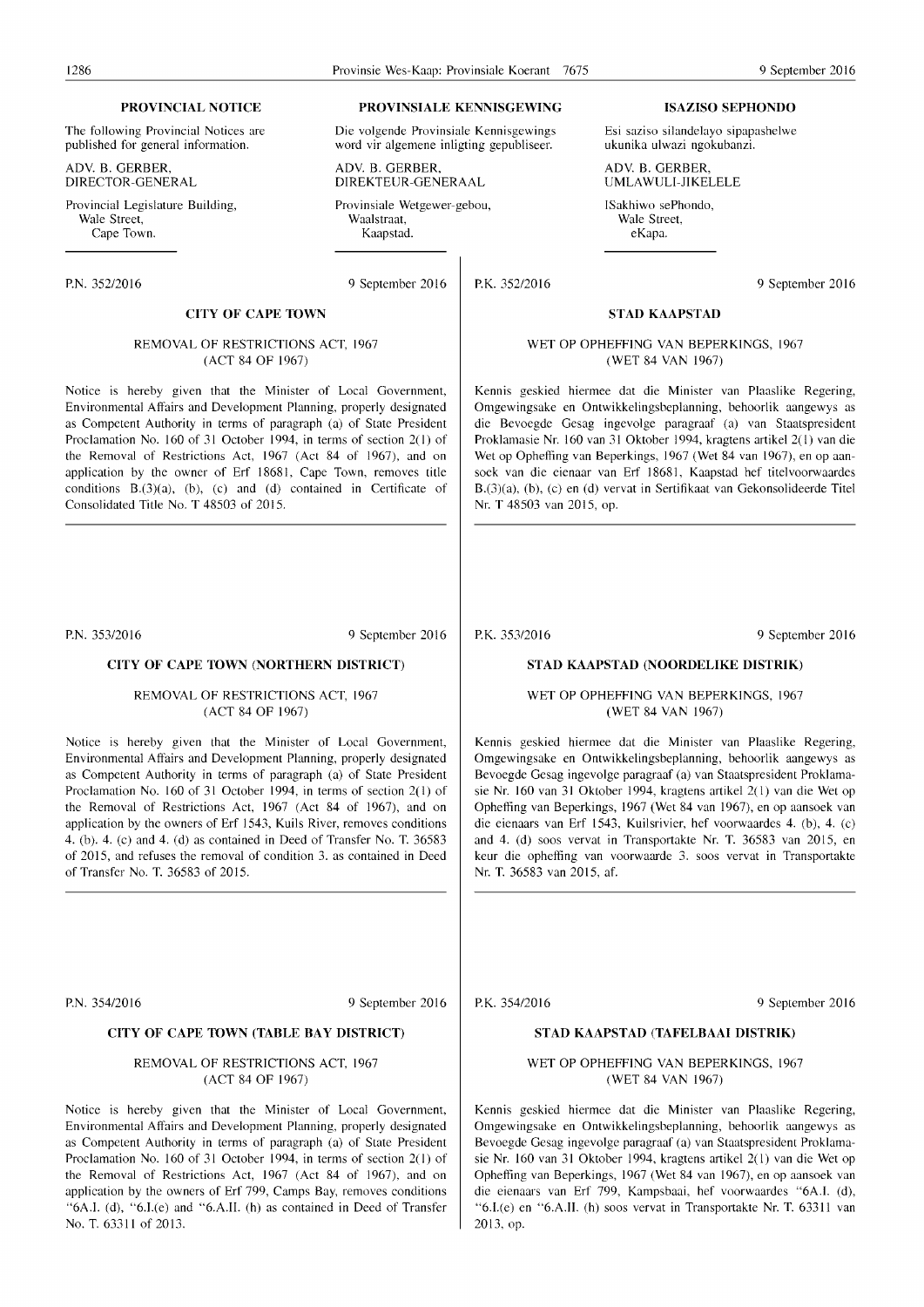#### P.N. 355/2016 9 September 2016

**DRAKENSTEIN MUNICIPALITY** 

#### **RECTIFICATION**

CLOSURE OF PUBLIC PLACE, ERF 28275, PAARL

Notice is hereby given in terms of the provisions of section 137(1) of the Municipal Ordimnce, 1974 (Ordinance 20 of 1974) that public place, Erf 28275, Paarl, is now closed.

#### **P.N 93/2014 dated 4 April 2014 is hereby cancelled.**

P.N. *356/2016* 9 September 2016

#### **GEORGE MUNICIPALITY**

REMOVAL OF RESTRICTIONS ACT, 1967 ACT 84 OF 1967)

Notice is hereby given that the Minister of Local Government Environmental Affairs and Development Planning properly designated as competent authority in terms of paragraph (a) of State President Proclamation No. 160 of 31 October 1994, in terms of section 2(1) of the Removal of Restrictions Act, 1967 (Act 84 of 1967), and on application by the owner of Erf 1493, Wilderness, removes condition 7. as contained in Deed of Transfer No. T. 13711 of 1998.

P.N. *357/2016* 9 September 2016

#### **MOSSEL BAY MUNICIPALITY**

REMOVAL OF RESTRICTIONS ACT, 1967 (ACT 84 OF 1967)

Notice is hereby given that the Minister of Local Government Environmental Affairs and Development Planning properly designated as competent authority in terms of paragraph (a) of State President Proclamation No. 160 of 31 October 1994, in terms of section  $2(1)$  of the Removal of Restrictions Act, 1967 (Act 84 of 1967), and on application by the owner of Erf 718, Hartenbos, removes condition  $B.(\text{iii})(b)$ ,  $B.(\text{iii})(c)$  and  $B.(\text{iii})(d)$  as contained in Deed of Transfer No. T. 68543 of 1989.

P.N. *358/2016* 9 September 2016

#### **KNYSNA MUNICIPALITY**

#### REMOVAL OF RESTRICTIONS ACT, 1967 (ACT 84 OF 1967)

Notice is hereby given that the Minister of Local Government, Environmental Affairs and Development Planning properly designated as competent authority in terms of paragraph (a) of State President Proclamation No. 160 of 31 October 1994, in terms of section  $2(1)$  of the Removal of Restrictions Act, 1967 (Act 84 of 1967), and on application by the owner of Erf 3919, Knysna, amend condition C.1.6(b), as contained in Deed of Transfer No. T. 11034 of 2013 to read as follow:

"No building or structure or any portion thereof except boundary walls and fences shall, except with the consent of the Administrator, be erected nearer than 5 metres to the street line which forms a boundary of this erf, nor within 3 metres of the rear or 1,5 metres of the lateral boundary common to any adjoining erf, apart from a street building line of 0m in lieu of 5m for retaining wall and the western lateral building line of 0m in lieu of  $1,5m$  for a portion of the existing building".

P.K. 355/2016 9 September 2016

#### **DRAKENSTEIN MUNISIPALITEIT**

### **REGSTELLING**

SLUITING VAN PUBLIEKE PLEK, ERF 28275, PAARL

Kennis geskied hiermee ingevolge die bepalings van artikel 137(1) van die Munisipale Ordonnansie, 1974 (Ordonnansie 20 van 1974) dat publieke plek, Erf 28275, Paarl, nou gesluit is.

#### **P.K 93/2014 gedatteer 4 April 2014 is hiermee gekanselleer.**

P.K. *356/2016* 9 September 2016

#### **GEORGE MUNISIPALITEIT**

#### WET OP OPHEFFING VAN BEPERKINGS, 1967 (WET 84 VAN 1967)

Kennis geskied hiermee dat die Minister van Plaaslike Regering, Omgewingsake en Ontwikkelingsbeplanning, behoorlik as bevoegde gesag ingevolge paragraaf (a) van Staatspresident Proklamasie Nr. 160 van 31 Oktober 1994, kragtens artikel 2(1) van die Wet op Opheffing van Beperkings, 1967 (Wet 84 van 1967), en op aansoek van die eienaar van Erf 1493, Wilderness, hef voorwaarde 7. vervat in Transportakte Nr. T. 13711 of 1998, op.

P.K. *357/2016* 9 September 2016

#### **MOSSELBAAI MUNISIPALITEIT**

#### WET OP OPHEFFING VAN BEPERKINGS, 1967 (WET 84 VAN 1967)

Kennis geskied hiermee dat die Minister van Plaaslike Regering, Omgewingsake en Ontwikkelingsbeplanning, behoorlik as bevoegde gesag ingevolge paragraaf (a) van Staatspresident Proklamasie Nr. 160 van 31 Oktober 1994, kragtens artikel 2(1) van die Wet op Opheffing van Beperkings, 1967 (Wet 84 van 1967), en op aansoek van die eienaar van Erf 766, Hartenbos, hef voorwaardes B.(iii)(b), B.(iii)(c) en B.(iii)(d) vervat in Transportakte Nr. T. 68543 of 1989, op.

#### **KNYSNA MUNISIPALITEIT**

#### WET OP OPHEFFING VAN BEPERKINGS, 1967 (WET 84 VAN 1967)

Kennis geskied hiermee dot die Minister van Plaaslike Bestuur, Omgewingsake en Ontwikkelingsbeplanning, behoorlik as bevoegde gesag ingevolge paragraaf (a) van Staatspresident Proklamasie Nr. 160 van 31 Oktober 1994, kragtens artikel 2(1) van die Wet op Opheffing van Beperkings, 1967 (Wet 84 van 1967), en op aansoek van die eienaar van Erf 3919, Knysna, wysig voorwaardes C.1.6.(b)(e), soos vervat in Transportakte Nr. **T. 11034** van 2013, om as volg te lees:

"No building or structure or any portion thereof except boundary walls and fences shall, except with the consent of the Administrator, be erected nearer than 5 metres to the street line which forms a boundary of this erf, nor within 3 metres of the rear or 1,5 metres of the lateral boundary common to any adjoining erf, apart from a street building line of 0m in lieu of 5m for retaining wall and the western lateral building line of 0m in lieu of 1,5m for a portion of the existing building".

P.K. *358/2016* 9 September 2016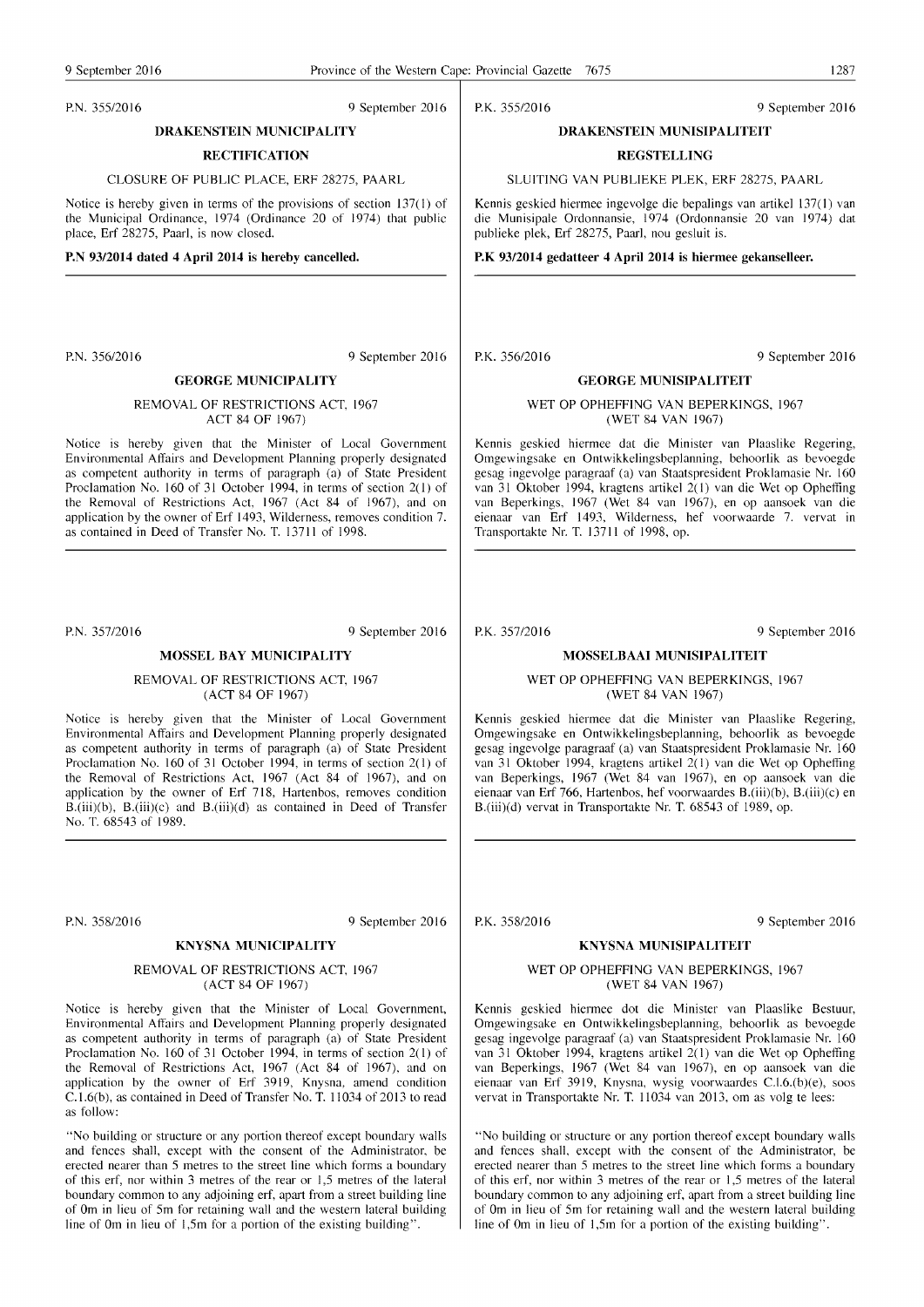P.N. 359/2016 9 September 2016

P.K. 359/2016 9 September 2016

#### GEORGE MUNISIPALITEIT WET OP OPHEFFING VAN BEPERKINGS, 1967 (WET 84 VAN 1967)

Kennis geskied hiermee dat die Minister van Plaaslike Regering, Omgewingsake en Ontwikkelingsbeplanning, behoorlik as bevoegde gesag ingevolge paragraaf (a) van Staatspresident Proklamasie Nr. 160 van 31 Oktober 1994, kragtens artikel 2( I) van die Wet op Opheffing van Beperkings, 1967 (Wet 84 van 1967), en op aansoek van die eienaar van Erf 1219, Wilderness, voorwaardes C.6 en C.7 (i) & (ii) soos vervat in Transportakte Nr. T. 95316 van 2006, ophef.

P.K. 360/2016 9 September 2016

#### MOSSELBAAI MUNISIPALITEIT

WET OP OPHEFFING VAN BEPERKINGS, 1967 (WET 84 VAN 1967)

Kennis geskied hiermee dat die Minister van Plaaslike Regering, Omgewingsake en Ontwikkelingsbeplanning, behoorlik as bevoegde gesag ingevolge paragraaf (a) van Staatspresident Proklamasie Nr. 160 van 31 Oktober 1994, kragtens artikel 2(1) van die Wet op Opheffing van Beperkings, 1967 (Wet 84 van 1967), en op aansoek van die eienaar van Erf 3725, Mosselbaai, voorwaardes 0.5. (a), (b) en (c) soos vervat in Transportakte Nr. T. 031380 van 2009, ophef.

P.K. 361/2016 9 September 2016

#### DRAKENSTEIN MUNISIPALITEIT

#### WET OP OPHEFFING VAN BEPERKINGS, 1967 (WET 84 VAN 1967)

Ek, Jeremy Benjamin, in my hoedanigheid as Hoof Grondgebruikbestuur Reguleerder in die Departement van Omgewingsake en Ontwikkelingsbeplanning: Wes-Kaap, handelende ingevolge die bevoegdheid beoog in artikel 2( I) van die Wet op Opheffing van Beperkings, 1967 (Wet 84 van 1967), behoorlik aan my gedelegeer ingevolge artikel I van die Wes-Kaapse Wet op die Delegasie van Bevoegdhede, 1994, en op aansoek van die eienaars Erwe 2271 en 2272, Paarl, hef voorwaardes 5.(a), (b), (c) en (d) vervat in Transportakte Nr. T 61719 van 2007 en voorwaardes 2.C.5.(a), (b), (c) en (d) vervat in Transportakte Nr. T 40161 van 1991, op.

P.K. 362/2016 9 September 2016

#### STAD KAAPSTAD (TAFELBAAI DISTRIK)

#### WET OP OPHEFFING VAN BEPERKINGS, 1967 (WET 84 VAN 1967)

Kennis geskied hiermee dat die Minister van Plaaslike Regering, Omgewingsake en Ontwikkelingsbeplanning, behoorlik aangewys as Bevoegde Gesag ingevolge paragraaf (a) van Staatspresident Proklamasie Nr. 160 van 31 Oktober 1994, kragtens artikel  $2(1)$  van die Wet op Opheffing van Beperkings, 1967 (Wet 84 van 1967), en op aansoek van die eienaar van Erf 2587, Oranjezicht, wysig voorwaarde C. (a) soos vervat in Transportakte Nr. T. 83765 van 2005 om soos volg te lees:

Voorwaarde C. (a) "The property shall be used for residential purposes only, except for a portion of the dwelling, not exceeding a floor space of 50m<sup>2</sup>, which may be used as a home occupation as provided for and controlled in terms of the Municipal Development Management Scheme," en keur die opheffing van voorwaarde B.5. soos vervat in Transportakte Nr. T. 83765 van 2005, af.

#### Notice is hereby given that the Minister of Local Government, Environmental Affairs and Development Planning properly designated as competent authority in terms of paragraph (a) of State President

GEORGE MUNICIPALITY REMOVAL OF RESTRICTIONS ACT. 1967 (ACT 84 OF 1967)

Proclamation No. 160 of 31 October 1994, in terms of section 2(1) of the Removal of Restrictions Act, 1967 (Act 84 of 1967), and on application by the owner of Erf 1219, Wilderness, removes conditions C.6 and C.7 (i) & (ii) as contained in Deed of Transfer No. T. 95316 of 2006.

P.N. 360/2016 9 September 2016

#### MOSSEL BAY MUNICIPALITY

#### REMOVAL OF RESTRICTIONS ACT, 1967 (ACT 84 OF 1967)

Notice is hereby given that the Minister of Local Government, Environmental Affairs and Development Planning properly designated as competent authority in terms of paragraph (a) of State President Proclamation No. 160 of 31 October 1994, in terms of section 2(1) of the Removal of Restrictions Act, 1967 (Act 84 of 1967), and on application by the owner of Erf 3725, Mossel Bay, removes conditions 0.5. (a), (b) and (c) as contained in Deed of Transfer No. T. 031380 of 2009.

P.N. 361/2016 9 September 2016

#### DRAKENSTEIN MUNICIPALITY

#### REMOVAL OF RESTRICTIONS ACT, 1967 (ACT 84 OF 1967)

I, Jeremy Benjamin, in my capacity as Chief Land Use Management Regulator in the Department of Environmental Affairs and Development Planning: Western Cape, acting in terms of the powers contemplated by section 2(1) of the Removal of Restrictions Act, 1967 (Act 84 of 1967), duly delegated to me in terms of section I of the Western Cape Delegation of Powers Law, 1994, and on application by the owners of 2271 and 2272, Paarl, remove conditions 5.(a), (b), (c) and (d) contained in Deed of Transfer No. T 61719 of 2007 and conditions 2.C.5.(a), (b), (c) and (d) contained Deed of Transfer No. T 40161 of 1991.

P.N. 362/2016 9 September 2016

#### CITY OF CAPE TOWN (TABLE BAY DISTRICT)

#### REMOVAL OF RESTRICTIONS ACT, 1967 (ACT 84 OF 1967)

Notice is hereby given that the Minister of Local Government, Environmental Affairs and Development Planning, properly designated as Competent Authority in terms of paragraph (a) of State President Proclamation No. 160 of 31 October 1994, in terms of section 2(1) of the Removal of Restrictions Act, 1967 (Act 84 of 1967), and on application by the owner of Erf 2587, Oranjezicht, amends condition C. (a) as contained in Deed of Transfer No. T. 83765 of 2005 to read as follows:

Condition C. (a) "The property shall be used for residential purposes only, except for a portion of the dwelling, not exceeding a floor space of  $50m^2$ , which may be used as a home occupation as provided for and controlled in terms of the Municipal Development Management Scheme," and refuses the removal of condition B.5. as contained in Deed of Transfer No. T. 83765 of 2005.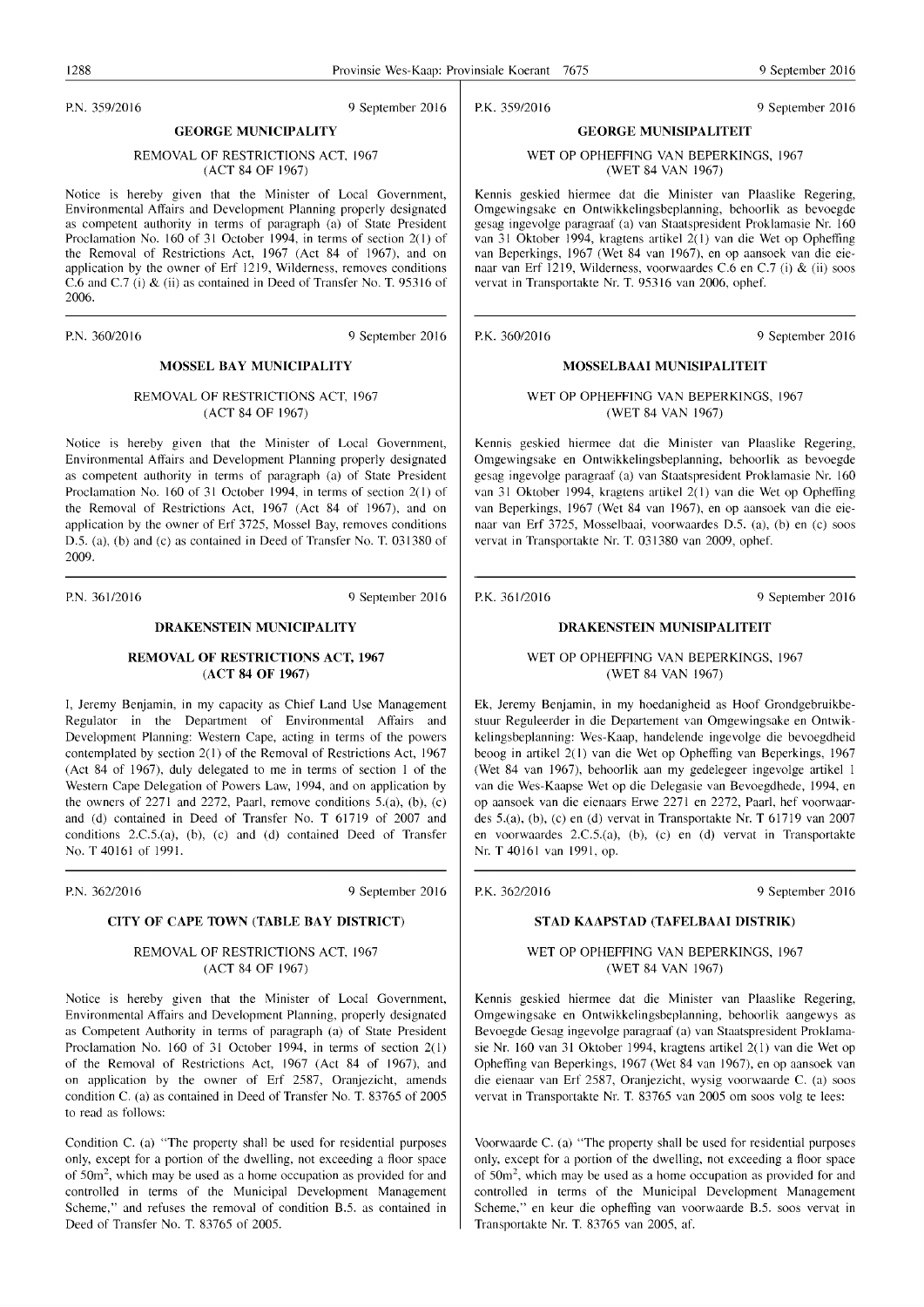#### **TENDERS**

N.B. Tenders for commodities/services, the estimated value of which exceeds R20000, me published in the Government Tender Bulletin, which is obtainable from the Government Printer, Private Bag X85, Pretoria, on payment of a subscription.

#### NOTICES BY LOCAL AUTHORITIES

#### SWARTLAND MUNICIPALITY

#### NOTICE 16/2016/2017

#### PROPOSED CONSENT USE, REMOVAL OF RESTRICTIVE TITLE CONDITION AND DEPARTURE ON ERF 1102, DARLING

*Applicant: CK Rumboll & Partners, PO Box 211, Malmesbury, 7299.* Tel no. 022-4821845

*Owner:* NP Theunis, 80 Durban Street, Darling, 7345. Tel no. 022-4923946

*Reference number:* I 5/3/1 0-3/ErL I 102, 15/3/5-3/ErLlI02, 15/3/4-3/ Erf\_1102

*Property Description: Erf 1102, Darling* 

*Physical Address:* 80 Durban Street, Darling

*Detailed description of proposal:* An application has been received in terms of section  $15(2)(o)$  of Swartland Municipality: By-law on Municipal Land Use Planning (PG 7420 of 3 July 2015) for a consent use on Erf  $1102 \, (\pm 203 \, \text{m}^2)$  in extent), Malmesbury to operate a day care centre

An application is also made in terms of section  $15(2)(f)$  of the Swartland Municipality: By-law on Municipal Land Use Planning (PG 7420 of 3 July 2015) for the removal of restrictive title conditions B(t) and  $B(g)$  of title deed T50296/90).

Application is also made in terms of section  $15(2)(b)$  of Swartland Municipality: By-law on Municipal Land Use Planning (PG 7420 of 3 July 2015) for a depmture in order to depart from the 1,5m side building line (northern boundary) to  $\pm 0$ m in order to erect a lean to).

Notice is hereby given in terms of section 45(2) of the By-law on Municipal Land Use Planning that the abovementioned application has been received and is available for inspection from Monday to Thursday between 08:00-13:00 and 13:45-17:00 and Friday 08:00-13:00 and 13:45-15:45 at the Department Development Services, office of the Senior Manager: Built Environment, Municipal Office, Church Street, Malmesbury. Any written comments whether an objection or support may be addressed in terms of section 50 of the said legislation to The Municipal Manager, Private Bag X52, Malmesbury, 7299. Fax - 022-487 9440 /e-mail - swartlandmun@swartland.org.za on or before 10 October 2016 at 17:00, quoting your name, address and contact details, interest in the application and reasons for comments. Telephonic enquiries can be made to the town planning division (Alwyn Burger or Herman Olivier) at 022-487 9400. The Municipality may refuse to accept comment received after the closing date. Any person who cannot write will be assisted by a municipal ofticial by transcribing their comments.

JJ SCHOLTZ, MUNICIPAL MANAGER, Municipal Offices, Church Street, MALMESBURY, 7300

#### **TENDERS**

L.W. Tenders vir kommoditeite/dienste waarvan die beraamde waarde meer as R20000 beloop, word in die Staatstenderbulletin gepubliseer wat by die Staatsdrukker, Privaatsak X85, Pretoria, teen betaling van 'n intekengeld verkrygbaar is.

#### KENNISGEWINGS DEUR PLAASLIKE OWERHEDE

#### SWARTLAND MUNISIPALITEIT

#### KENNISGEWING 16/2016/2017

#### VOORGESTELDE VERGUNNINGSGEBRUIK, OPHEFFING VAN TITELAKTE BEPERKINGS EN AFWYKING OP ERF 1102, DARLING

*Aansoeker:* CK Rumboll & Vennote, Posbus 211, Malmesbury, 7299. Tel no. 022-4821845

*Eienaar: NP Theunis, Durbanstraat 80, Darling, 7345.* Tel no. 022-4923946

Verwysingsnommer: 15/3/10-3/Erf\_1102, 15/3/5-3/Erf\_1102, 15/3/4-3/ Erf\_1102

*Eiendomsbeskrywing: Erf 1102, Darling* 

*Fisiese Adres:* Durbanstraat 80, Darling

*Volledige beskrywing van aansoek:* 'n Aansoek vir 'n vergunningsgebruik ingevolge Artikel 15(2)(0) van Swartland Munisipaliteit se Verordening op Munisipale Grondgebruiksbeplanning (PG 7420 van 3 Julie 2015) is ontvang op Erf 1102 (groot  $\pm 203$ m<sup>2</sup>), Darling vir 'n dagsorgsentrum.

Aansoek word gedoen ingevolge Artikel 15(2)(f) van Swartland Munisipaliteit se Verordening op Munisipale Grondgebruiksbeplanning (PG 7420 van 3 Julie 2015) vir die opheffing van titelakte voorwaardes ten einde voorwaardes B(t) en B(g) van titelakte T50296/90 te verwyder.

Aansoek word gedoen ingevolge Artikel 15(2)(b) van Swartland Munisipaliteit se Verordening op Munisipale Grondgebruiksbeplanning (PG 7420 van 3 Julie 2015) vir 'n afwyking ten einde af te wyk van die 1,5m syboulyn (noordelike grens) na Om ten einde 'n afdak op te rig.

Kennis word hiermee gegee ingevolge artikel 45(2) van Swartland Munisipaliteit se Verordening op Munisipale Grondgebruiksbeplanning dat bogenoemde aansoek ontvang is en beskikbaar is vir inspeksie vanaf Maandag tot Donderdag tussen 08:00-13:00 en 13:45-17:00 en Vrydag 08:00-13:00 en 13:45-15:45 by Depmtment Ontwikkelingsdienste, kantoor van die Senior Bestuurder: Bou-Omgewing, Munisipale Kantoor, Kerkstraat, Malmesbury. Enige skriftelike kommentaar hetsy 'n beswaar of ondersteuning kan ingevolge artikel 50 van genoemde wetgewing aan Die Munisipale Bestuurder, Privaatsak X52, Malmesbury, 7299/Faks - 022-487 9440/e-pos - swartlandmun@ swartland.org.za gestuur word voor of op 10 Oktober 2016 om 17:00. Die kommentaar moet asseblief u naam, adres en kontakbesonderhede, u belang by die aansoek asook redes vir u kommentam aandui. Telefoniese navrae kan gerig word aan die stadsbeplanningsafdeling (Alwyn Burger of Herman Olivier) by 022-4879400. Die Munisipaliteit mag kommentaar wat na die sluitingsdatum ontvang word weier. Persone wat nie kan skryf nie sal deur 'n munisipale amptenaar bygestaan word om hulle kommentaar op skrif te stel.

JJ SCHOLTZ, MUNISIPALE BESTUURDER, Munisipale Kantore, Kerkstraat, MALMESBURY, 7300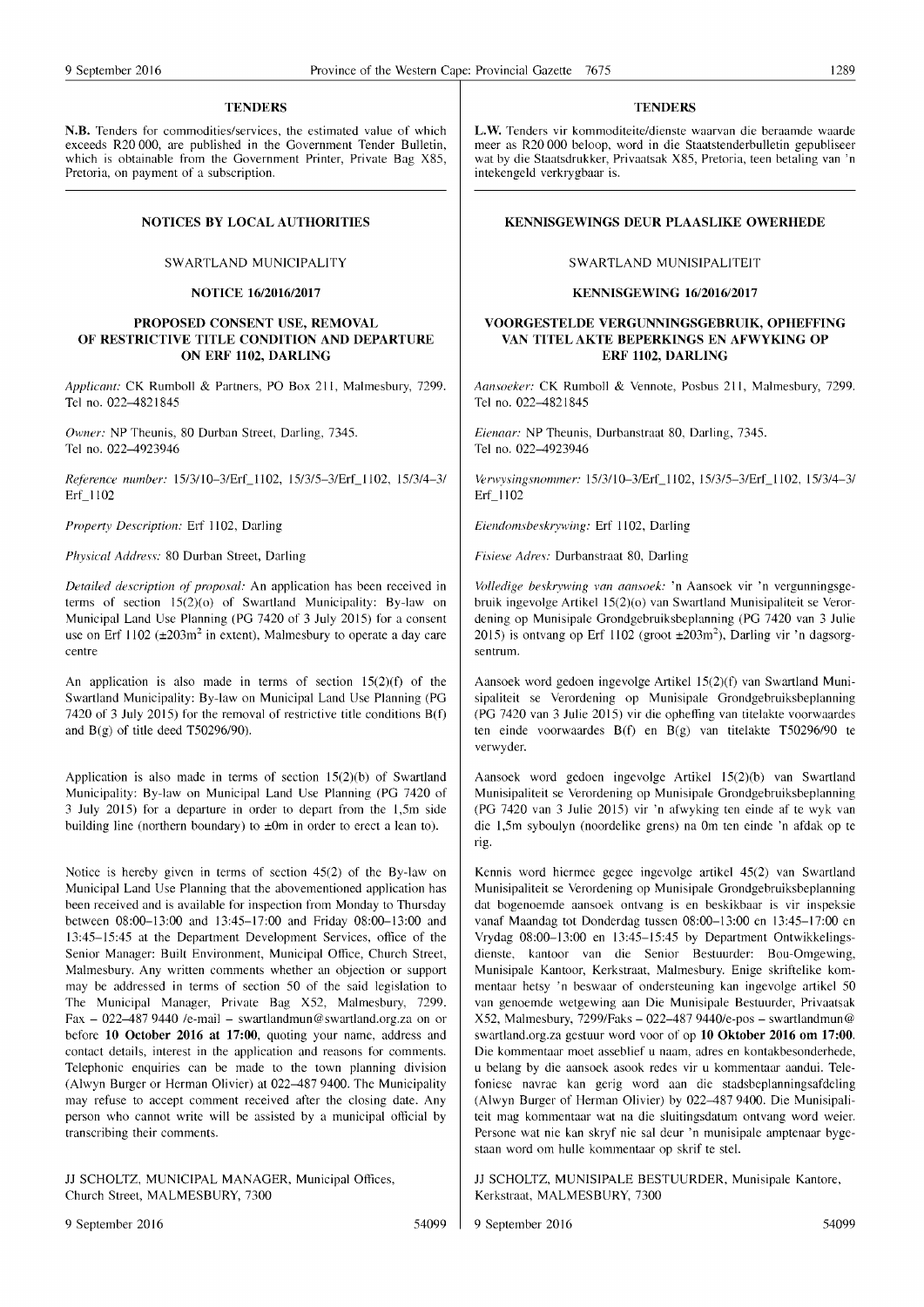#### SWARTLAND MUNICIPALITY

#### **NOTICE 14/2016/2017**

#### **PROPOSED REZONING OF PORTION 7 OF FARM ZWARTFONTEIN NO. 792, DIVISION MALMESBURY**

*Applicant:* CK Rumboll & Partners, PO Box 211, Malmesbury, 7299. Tel no. 022-4821845

*Owner:* Black Orchard Farming (Pty) Ltd, 173 Kleinbos Avenue, Somerset Wes, 7130. Tel no. 021-8511572

*Reference number:* 15/3/3-15/Farm\_792/07

*Property Description:* Portion 7 of farm Zwartfontein No. 792, division Malmesbury

*Physical Address:* ±17km south east of Malmesbury

*Detailed description of proposal:* An application has been received in terms of section  $15(2)(a)$  of Swartland Municipality: By-law on Municipal Land Use Planning (PG 7420 of 3 July 2015) for the rezoning of a portion of portion 7 of the farm no. 792, division Malmesbury ( $\pm 8030 \text{m}^2$  in extent) from agricultural zone 1 to agricultural zone 2 in order to operate a packing store.

Notice is hereby given in terms of section 45(2) of the By-law on Municipal Land Use Planning that the abovementioned application has been received and is available for inspection from Monday to Thursday between 08:00-13:00 and 13:45-17:00 and Friday 08:00-13:00 and 13:45-15:45 at the Department Development Services, office of the Senior Manager: Built Environment, Municipal Office, Church Street, Malmesbury. Any written comments whether an objection or support may be addressed in terms of section 50 of the said legislation to The Municipal Manager, Private Bag X52, Malmesbury, 7299. Fax  $-$  022-487 9440 /e-mail - swartlandmun@swartland.org.za on or before **10 October 2016 at 17:00,** quoting your name, address and contact details, interest in the application and reasons for comments. Telephonic enquiries can be made to the town planning division (Alwyn Burger or Herman Olivier) at 022-487 9400. The Municipality may refuse to accept comment received after the closing date. Any person who cannot write will be assisted by a municipal official by transcribing their comments.

11 SCHOLTZ, MUNICIPAL MANAGER, Municipal Offices, Church Street, MALMESBURY, 7300

9 September 2016

54097

#### CAPE AGULHAS MUNICIPALITY

#### **RECTIFICATION**

#### **REMOVAL OF RESTRICTIVE CONDITION: ERF 1237 BREDASDORP**

#### **STANDARD BY-LAW ON MUNICIPAL LAND USE PLANNING**

Notice is hereby given that the Authorised Employee on 29 April 2016, removed condition C(b) that read as follow:

That no building or structure or any portion thereof, except boundary walls and fences, shall be erected nearer than 4.72 metres to the street line which forms a boundary of this erf. No such building or structure, excepting boundary walls and fences, shall be erected within  $1.57$  metres of the lateral or  $3.15$  metres of the rear boundary common to any adjoining erf, provided that with the consent of the local Authority an outbuilding not exceeding 3.05 metres in height measured from the floor to the wall plate, and no portion of which will be used for human habitation, may be erected within the above prescribed rear space,

applicable to Erf 1237 Bredasdorp as contained in Title Deed, T 53161/ 1986 in terms of section 33(7) of the Standard By-law on Municipal Land Use Planning.

#### SWARTLAND MUNISIPALITEIT

#### **KENNISGEWING 14/2016/2017**

#### **VOORGESTELDE HERSONERING VAN GEDEELTE 7 VAN PLAAS ZWARTFONTEIN NR 792, AFDELING MALMESBURY**

*Aansoeker:* CK Rumboll & Vennote, Posbus 211, Malmesbury, 7299. Tel no. 022-4821845

*Eienaar:* Black Orchard Farming (Pty) Ltd, Kleinboslaan 173, Somerset Wes, 7130. Tel no. 021-8511572

*Verwysingsnommer:* 15/3/3-15/Farm\_792/07

*Eiendol1lsbeskrvwing:* Gedeelte 7 van plaas Zwartfontein Nr 792, Afdeling Malmesbury

*Fisiese Adres:* ±17km suidoos van Malmesbury

*Volledige beskrywing van aansoek:* 'n Aansoek ingevolge artikel 15(2)(a) van Swartland Munisipaliteit se Verordenning op Munisipale Grondgebruiksbeplanning (PG 7420 van 3 Julie 2015) is ontvang vir 'n hersonering op 'n gedeelte van gedeelte 7 van plaas Zwartfontein no. 792 (groot ±8030m<sup>2</sup>), Afdeling Malmesbury vanaf landbousone 1 na landbousone 2 ten einde 'n pakstoor te bedryf.

Kennis word hiermee gegee ingevolge artikel 45(2) van Swartland Munisipaliteit se Verordenning op Munisipale Grondgebruiksbeplanning dat bogenoemde aansoek ontvang is en beskikbaar is vir inspeksie vanaf Maandag tot Donderdag tussen 08:00-13:00 en 13:45-17:00 en Vrydag 08:00-13:00 en 13:45-15:45 by Department Ontwikkelingsdienste, kantoor van die Senior Bestuurder: Bou-Omgewing, Munisipale Kantoor, Kerkstraat, Malmesbury. Enige skriftelike kommentaar hetsy 'n beswaar of ondersteuning kan ingevolge artikel 50 van genoemde wetgewing aan Die Munisipale Bestuurder, Privaatsak X52, Malmesbury, 7299/Faks - 022-487 9440/e-pos - swartlandmun@ swartland.org.za gestuur word voor of op 10 Oktober 2016 om 17:00. Die kommentaar moet asseblief u naam, adres en kontakbesonderhede, u belang by die aansoek asook redes vir u kommentaar aandui. Telefoniese navrae kan gerig word aan die stadsbeplanningsafdeling (Alwyn Burger of Herman Olivier) by 022-4879400. Die Munisipaliteit mag kommentaar wat na die sluitingsdatum ontvang word weier. Persone wat nie kan skryf nie sal deur 'n munisipale amptenaar bygestaan word om hulle kommentaar op skrif te stel.

11 SCHOLTZ, MUNISIPALE BESTUURDER, Munisipale Kantore, Kerkstraat, MALMESBURY, 7300

9 September 2016

54097

#### KAAP AGULHAS MUNISIPALITEIT

#### **REGSTELLING**

#### **OPHEFFING VAN BEPERKENDE VOORWAARDE: ERF 1237 BREDASDORP**

#### **STANDAARD VERORDENING OP MUNISIPALE GRONDGEBRUIKBEPLANNING**

Hiermee word kennis gegee dat die Gemagtigde Werknemer op 29 April 2016, voorwaarde C(b) wat lees as volg:

That no building or structure or any portion thereof, except boundary walls and fences, shall be erected nearer than 4.72 metres to the street line which forms a boundary of this erf. No such building or structure, excepting boundary walls and fences, shall be erected within  $1.57$  metres of the lateral or  $3.15$  metres of the rear boundary common to any adjoining erf, provided that with the consent of the local Authority an outbuilding not exceeding 3.05 metres in height measured from the floor to the wall plate, and no portion of which will be used for human habitation, may be erected within the above prescribed rear space,

wat betrekking het op Erf 1237 Bredasdorp soos vervat in Transportakte, T53161/1986 ingevolge artikel 33(7) van die Standaard verordening op Munisipale Grondgebruikbeplanning opgehef het.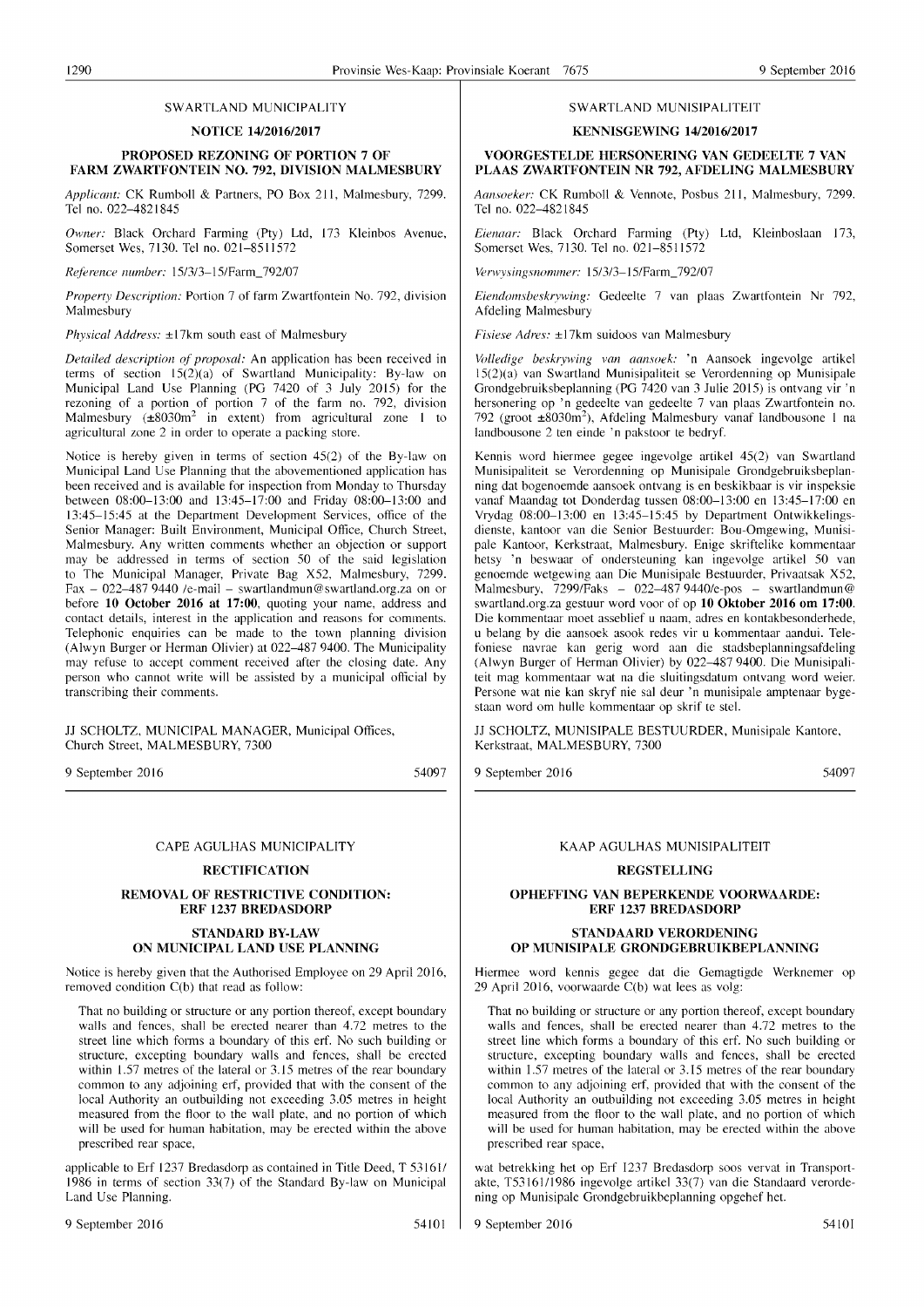#### SWARTLAND MUNICIPALITY

#### NOTICE *15/2016/2017*

#### PROPOSED REZONING OF PORTION 3 OF FARM BONATHABA NO. 1100, DIVISION MALMESBURY

Applicant: CK Rumboll & Partners, PO Box 211, Malmesbury, 7299. Tel no. 022-4821845

Owner: Black Orchard Farming (Pty) Ltd, 173 Kleinbos Avenue, Somerset Wes, 7130. Tel no. 021-8511572

*Reference number:* 15/3/3-15/Farm 1100/03

*Property Description: Portion 3 of farm Bonathaba No. 1100, division* Malmesbury

*Physical Address:* ±17km south east of Malmesbury

*Detailed description of proposal:* An application has been received in terms of section  $15(2)(a)$  of Swartland Municipality: By-law on Municipal Land Use Planning (PG  $7420$  of  $3$  July  $2015$ ) for the rezoning of a portion of portion 3 of the farm no. 1100, division Malmesbury  $(\pm 8521 \text{m}^2$  in extent) from agricultural zone 1 to agricultural zone 2 in order to operate a packing store.

Notice is hereby given in terms of section 45(2) of the By-law on Municipal Land Use Planning that the abovementioned application has been received and is available for inspection from Monday to Thursday between 08:00-13:00 and 13:45-17:00 and Friday 08:00-13:00 and 13:45-15:45 at the Department Development Services, office of the Senior Mamger: Built Environment, Municipal Office, Church Street, Malmesbury. Any written comments whether an objection or support may be addressed in terms of section 50 of the said legislation to The Municipal Manager, Private Bag X52, Malmesbury, 7299. Fax - 022-487 9440 /e-mail - swartlandmun@swartland.org.za on or before 10 October 2016 at 17:00, quoting your name, address and contact details, interest in the application and reasons for comments. Telephonic enquiries can be made to the town planning division (Alwyn Burger or Herman Olivier) at 022-487 9400. The Municipality may refuse to accept comment received after the closing date. Any person who cannot write will be assisted by a municipal official by transcribing their comments.

JJ SCHOLTZ, MUNICIPAL MANAGER, Municipal Offices, Church Street, MALMESBURY, 7300

9 September 2016 54098

#### SW ARTLAND MUNISIPALlTEIT

#### KENNISGEWING *15/2016/2017*

#### VOORGESTELDE HERSONERING VAN GEDEELTE 3 VAN PLAAS BONATHABA NR 1100, AFDELING MALMESBURY

Aansoeker: CK Rumboll & Vennote, Posbus 211, Malmesbury, 7299. Tel no. 022-4821845

*Eienaar:* Black Orchard Farming (Pty) Ltd, Kleinboslaan 173, Somerset Wes, 7130. Tel no. 021-8511572

*Verwysingsnommer:* 15/3/3-15/Farm 1100/03

*Eiendomsbeskrywing:* Gedeelte 3 van plaas Bonathaba No. 1100, Afdeling Malmesbury

*Fisiese Adres:* ±17km suidoos van Malmesbury

*Volledige beskrywing van aansoek:* 'n Aansoek vir 'n hersonering ingevolge artikel  $15(2)(a)$  van Swartland Munisipaliteit se Verordening op Munisipale Grondgebruiksbeplanning (PG  $7420$  van 3 Julie 2015) is ontvang op 'n gedeelte van gedeelte 3 van plaas Bonathaba no. 1100 (groot  $\pm 8521 \text{ m}^2$ ), Afdeling Malmesbury vanaf landbousone 1 na landbousone 2 ten einde 'n pakstoor te bedryf.

Kennis word hiermee gegee ingevolge artikel 45(2) van Swartland Munisipaliteit se Verordenning op Munisipale Grondgebruiksbeplanning dat bogenoemde aansoek ontvang is en beskikbaar is vir inspeksie vanaf Maandag tot Donderdag tussen 08:00-13:00 en 13:45-17:00 en Vrydag 08:00-13:00 en 13:45-15:45 by Department Ontwikkelingsdienste, kantoor van die Senior Bestuurder: Bou-Omgewing, Munisipale Kantoor, Kerkstraat, Malmesbury. Enige skriftelike kommentaar hetsy 'n beswaar of ondersteuning kan ingevolge artikel 50 van genoemde wetgewing aan Die Munisipale Bestuurder, Privaatsak  $X52$ , Malmesbury, 7299/Faks - 022-487 9440/e-pos - swartlandmun@ swartland.org.za gestuur word voor of op 10 Oktober 2016 om 17:00. Die kommentaar moet asseblief u naam, adres en kontakbesonderhede, u belang by die aansoek asook redes vir u kommentaar aandui. Telefoniese navrae kan gerig word aan die stadsbeplanningsafdeling (Alwyn Burger of Herman Olivier) by 022-4879400. Die Munisipaliteit mag kommentaar wat na die sluitingsdatum ontvang word weier. Persone wat nie kan skryf nie sal deur 'n munisipale amptenaar bygestaan word om hulle kommentaar op skrif te stel.

JJ SCHOLTZ, MUNISIPALE BESTUURDER, Munisipale Kantore, Kerkstraat, MALMESBURY, 7300

9 September 2016 54098

#### SW ARTLAND MUNICIPALITY

#### NOTICE *18/2016/2017*

#### MUNICIPAL PLANNING TRIBUNAL: CHANGE IN MEMBERSHIP AND TERM OF OFFICE

Notice is hereby given in accordance with paragraph 72(11)(c) of the Swartland Municipal Land Use Planning By-law, PN 7420 dated 3 July 2015 that the following members were appointed by the Council on the Swartland Municipal Planning Tribunal -

#### *Employees*

The Municipal Manager, Mr J J Scholtz The Director: Corporate Services, Ms M S Terblanche The Director: Protections Services, Mr PAC Humphreys

| External members:       | Term of office                      |
|-------------------------|-------------------------------------|
| Mr C K Rabie:           | 1 October 2015 to 30 September 2018 |
| Mr W Steyn:             | 1 August 2016 to 30 September 2018  |
| Mr W de Kock (secundi): | 1 August 2016 to 30 September 2018  |

JJ SCHOLTZ, MUNICIPAL MANAGER, Municipal Offices, Church Street, Malmesbury, 7300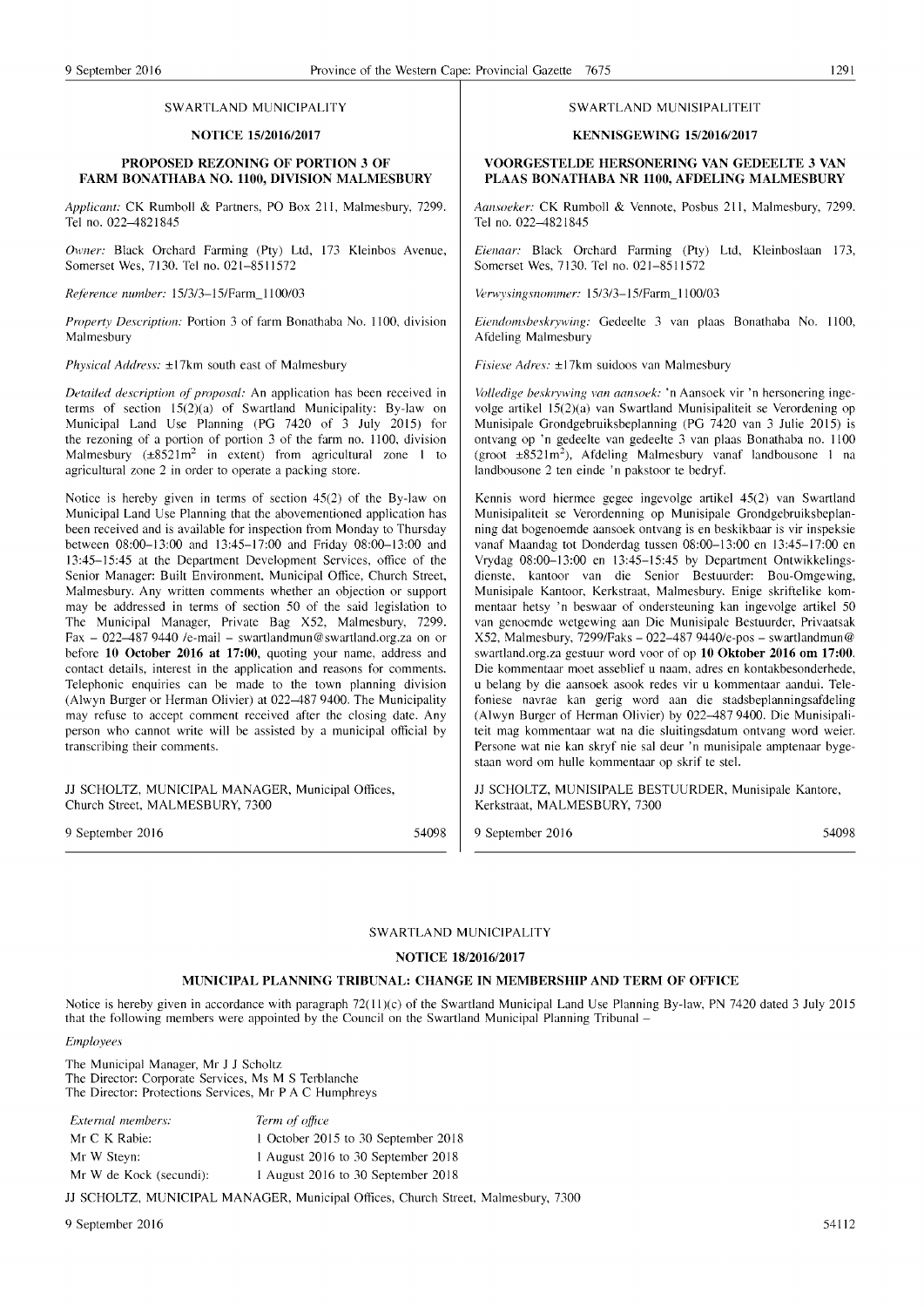#### WESTERN CAPE GAMBLING AND RACING BOARD

#### FOR A MANUFACTURER LICENCE OFFICIAL NOTICE RECEIPT OF AN APPLICATION

In terms of the provisions of Section 32(2) of the Western Cape Gambling and Racing Act, 1996 (Act 4 of 1996), as amended, the Western Cape Gambling and Racing Board hereby gives notice that the following application for a manufacturer licence, as provided for in Sections 27(f) and 50 of the Act, has been received.

| Applicant for a new<br>manufacturer licence:                                        | K2015321094 (SA) (Pty) Ltd<br>t/a Riverclub Sports Betting<br>-A South African registered<br>сотрану |
|-------------------------------------------------------------------------------------|------------------------------------------------------------------------------------------------------|
| <b>Registration number:</b>                                                         | 2015/321094/07                                                                                       |
| Persons having a direct<br>financial interest of $5\%$ or<br>more in the applicant: | Jody Aufrichtig (55%)<br>Mzukisi Gartix Matiwane (45%)                                               |
| Address from which the<br>manufacturer Intends<br>to operate                        | Cnr. Liesbeek Parkway and<br>Station Road<br>Observatory<br>7925                                     |

Section 33 of the Western Cape Gambling and Racing Act, 1996 (hereinafter "the Act") requires the Western Cape Gambling and Racing Board (hereinafter "the Board") to ask the public to submit comments and/or objections to gambling licence applications that are filed with the Board. The conduct of gambling operations is regulated in terms of both the Act and the National Gambling Act, 2004. This notice serves to notify members of the public that they may lodge objections and/or comments to the above application on or before the closing date at the below-mentioned address and contacts. Since licensed gambling constitutes a legitimate business operation, moral objections for or against gambling will not be considered by the Board. An objection that merely states that one is opposed to gambling without much substantiation will not be viewed with much favour. You are hereby encouraged to read the Act and learn more about the Board's powers and the matters pursuant to which objections may be lodged. These are outlined in Sections 28, 30, 31 and 35 of the Act. Members of the public can obtain a copy of the objection guidelines, which are an explanatory guide through the legal framework governing the lodgement of objections and the Board's adjudication procedures. The objection guidelines are accessible from the Board's website at www.wcgrb.co.za and copies can also be made available on request. The Board will consider all comments and objections lodged on or before the closing date during the adjudication of the application.

In the case of written objections to an application, the grounds on which such objections are founded must be furnished. Where comment in respect of an application is furnished, full particulars and facts to substantiate such comment must be provided. The name, address and telephone number of the person submitting the objection or offering the comment must also be provided. Comments or objections must reach the Board by no later than 16:00 on Friday, 16 September 2016.

Objections or comments must be forwarded to the Chief Executive Officer, Western Cape Gambling and Racing Board, P.O. Box 8175, Rogge Bay 8012 or handed to the Chief Executive Officer, Western Cape Gambling and Racing Board, Seafare House, 68 Orange Street, Gardens, Cape Town or faxed to the Chief Executive Officer on 021 422 2602, or emailed to Objections.Licensing@wcgrb.co.za. WES-KAAPSE RAAD OP DOBBELARY EN WEDRENNE

#### AMPTELIKE KENNISGEWING ONTVANGS VAN 'N AANSOEK VIR 'N VERVAARDIGERSLISENSIE

Ingevolge die bepalings van Artikel 32(2) van die Wes-Kaapse Wet op Dobbelary en Wed renne, 1996 (Wet 4 van 1996) ("die Wet"), soos gewysig, gee die Wes-Kaapse Raad op Dobbelary en Wedrenne hiermee kennis dat die volgende aansoek vir 'n Vervaardigerslisensie, soos waarvoor voorsiening gemaak word in Artikels 27(f) en 50 van die Wet, ontvang is.

| Aansoeker vir 'n nuwe<br>vervaardigerslisensie:                                    | K2015321094 (SA) (Edms) Bpk<br>h/a Riverclub Sports Betting<br>-'n Suid-Afrikaans geregistreerde<br>maatskappy |
|------------------------------------------------------------------------------------|----------------------------------------------------------------------------------------------------------------|
| <b>Registrasienommer:</b>                                                          | 2015/321094/07                                                                                                 |
| Persone wat 'n direkte<br>geldelike belang van 5% of<br>meer in die aansoeker het: | Jody Aufrichtig (55%)<br>Mzukisi Gartix Matiwane (45%)                                                         |
| Addres vanwaar die<br>vervaardiger beoog om<br>handel te dryf:                     | H/v Liesbeekparkweg en<br>Stasieweg<br>Observatory<br>7925                                                     |

Artikel 33 van die Wes-Kaapse Wet op Dobbelary en Wedrenne, 1996 (hierna "die Wet" genoem) bepaal dat die Wes-Kaapse Raad op Dobbelary en Wedrenne (hierna "die Raad" genoem) die publiek moet vra om kommentaar te lewer op en/of besware aan te teken teen dobbellisensie-aansoeke wat by die Raad ingedien word. Dobbelwerksaamhede word kragtens die Wet sowel as die Nasionale Wet op Dobbelary, 2004 gereguleer. Hierdie kennisgewing dien om lede van die publiek in kennis te stel dat hulle voor die sluitingsdatum by ondergemelde adres en kontakte op bogenoemde aansoek beswaar kan aanteken teen en/of kommentaar kan lewer. Aangesien gelisensieerde dobbelary 'n wettige besigheidsbedryf uitmaak, word morele besware ten gunste van of teen dobbelary nie deur die Raad oorweeg nie. 'n Beswaar wat bloot meld dat iemand teen dobbelary gekant, is sonder veel stawing, sal nie gunstig oorweeg word nie. U word hiermee aangemoedig om die Wet te lees en meer inligting te verkry oor die Raad se magte en die aangeleenthede op grond waarvan besware ingedien kan word. Dit word in Artikel 28, 30, 31 en 35 van die Wet uitgestippel. Lede van die publiek kan 'n afskrif van die riglyne vir besware bekom, wat 'n gids is wat die werking van die regsraamwerk verduidelik wat die indiening van besware, publieke verhore en die Raad se beoordelingsprosedures reguleer. Die riglyne vir besware is verkrygbaar op die Raad se webwerf by www.wcgrb.co.za en afskrifte kan ook op versoek beskikbaar gestel word. Die Raad sal aile kommentaar en besware oorweeg wat op of voor die sluitingsdatum tydens die beoordeling van die aansoek ingedien word.

In die geval van skriftelike besware teen 'n aansoek moet die gronde waarop sodanige besware berus, verskaf word. Waar kommentaar ten opsigte van 'n aansoek gegee word, moet volle besonderhede en feite om sodanige kommentaar te staaf, verskaf word. Die persoon wat die beswaar of kommentaar indien se naam, adres en telefoonnommer moet ook verstrek word. Kommentaar of besware moet die Raad bereik teen nie later nie as 16:00 op Vrydag, 16 September 2016.

Besware of kommentaar moet gestuur word aan die Hoof-Uitvoerende Beampte, Wes-Kaapse Raad op Dobbelary en Wedrenne, Posbus 8175, Roggebaai 8012, of ingehandig word by die Hoof-Uitvoerende Beampte, Wes-Kaapse Raad op Dobbelary en Wedrenne, Seafare Huis, Oranjestraat 68, Tuine, Kaapstad 8001 of aan die Hoof-Uitvoerende Beampte gefaks word na 021 422 2602 of per e-pos na objections.Iicensing@wcgrb.co.za gestuur word.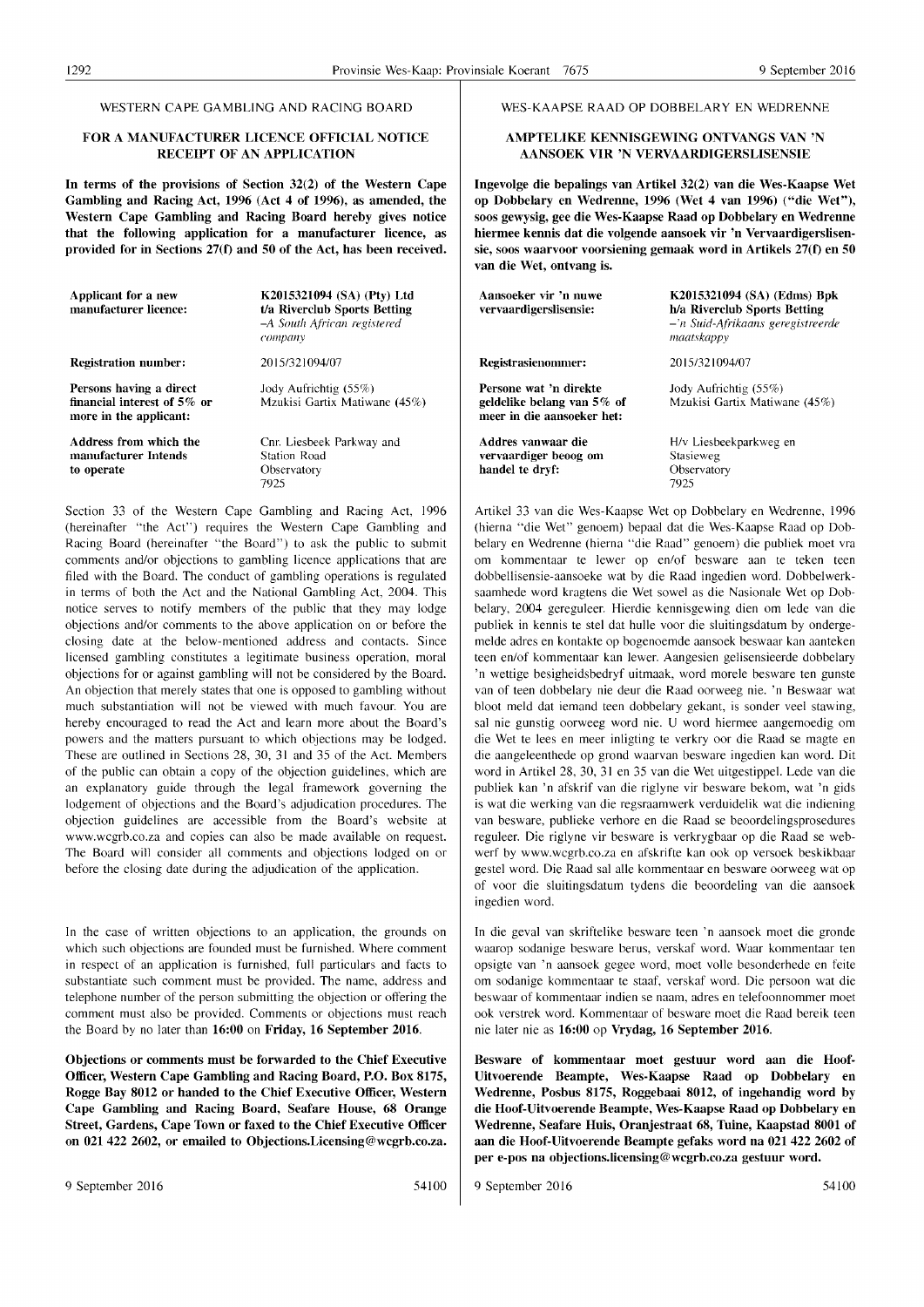#### CAPE AGULHAS MUNICIPALITY

#### REMOVAL OF RESTRICTIVE CONDITION: ERF 692 STRUISBAAI

#### STANDARD BY-LAW ON MUNICIPAL LAND USE PLANNING

Notice is hereby given that the Authorised Employee on 01 June 2016, removed condition B.6(b), applicable to Erf 692 Struisbaai as contained in Title Deed, T61749/2014 in terms of section 33(7) of the Standard By-law on Municipal Land Use Planning.

9 September 2016 54102

#### KAAP AGULHAS MUNISIPALITEIT

#### OPHEFFING VAN BEPERKENDE VOORWAARDE: ERF 692 STRUISBAAI

#### STANDAARD VERORDENING OP MUNISIPALE GRONDGEBRUIKBEPLANNING

Hiermee word kennis gegee dat die Gemagtigde Werknemer op 01 Junie 2016, voorwaarde B.6(b), wat betrekking het op Erf 692 Struisbaai soos vervat in Transportakte, *T61749/2014* ingevolge artikel 33(7) van die Standaard Verordening op Munisipale Grondgebruikbeplanning opgehef het.

9 September 2016 54102

#### STAD KAAPSTAD (KHAYELITSHA-/MITCHELL'S PLAIN-DISTRIK)

#### OPENBARE PLEK, SLUITING EN WYSIGING VAN ALGEMENE PLAN

#### • ERF 70889, KHAYELITSHA, NJONGOLAAN 3, MXOLISI PHETANI

Kennisgewing geskied hiermee ingevolge artikel 6(1) van die Verordening met be trekking tot die Bestuur en Administrasie van die Stad Kaapstad se Onroerende Eiendom, dat die onderstaande aansoek ontvang is en vir besigtiging by die kantoor van die distriksbestuurder by die Khayelitsha/Mitchells Plain-distrikskantoor (Stocks & Stockskompleks, hoek van Ntlazane- en Ntlakohlazastraat) beskikbaar is.

*Aallsoekllommer: 70309847* 

*AallSoeker of' eienaar se besonderhede:* Stad Kaapstad

*Duel vall die aansoek:* Sluiting van Erf 70889 Khayelitsha, aangetoon as openbare plek op algemene plan, no. 61/2010 ingevolge artikel 6(1) van die Verordening met Betrekking tot die Bestuur en Administrasie van die Stad Kaapstad se Onroerende Eiendom. Die doel van die bogenoemde aansoek is om die hersonering van die eiendom vir residensiele doeleindes toe te laat.

Navrae: Rig navrae per e-pos aan Leona Bruiners op weeksdae van 08:00 tot 14:30 by Leona.Bruiners@capetown.gov.za of by tel. 021360 1128. Enige besware, met volledige redes daarvoor, kan skriftelik ingedien word by die kantoor van die bogenoemde distriksbestuurder (of deur gebruik te maak van die volgende e-posadres: comments\_objections.khayemitch@capetown.gov.za voor of op 10 Oktober 2016 met vermelding van die bogenoemde toepaslike wetgewing, die aansoeknommer en die beswaarmaker se erf- en telefoonnommers en adres. Enige besware wat na voormelde sluitingsdatum ontvang word, kan ongeldig geag word.

#### ACHMAT EBRAHIM, STADSBESTUURDER

9 September 2016

54104

#### KAAP AGULHAS MUNISIPALITEIT

#### OPHEFFING VAN BEPERKENDE VOORWAARDES: ERF 646, STRUISBAAI

#### STANDAARD VERORDENING OP MUNISIPALE GRONDGEBRUIKBEPLANNING

Hiermee word kennis gegee dat die Gemagtigde Werknemer, S Ngwevu op 10 Augustus 2016, voorwaardes  $B(6)(b)$ ,  $B(6)(c)$  and  $B(6)(d)$ , wat betrekking het op Erf 646, Struisbaai soos vervat in T71688/2012 ingevolge artikel 33(7) van die Standaard Verordening op Munisipale Grondgebruikbeplanning opgehef het.

9 September 2016 54103

#### CITY OF CAPE TOWN (KHAYELITSHA/MITCHELL'S PLAIN DISTRICT) PUBLIC PLACE, CLOSURE AND AMENDMENT

### OF GENERAL PLAN

#### • ERF 70889, KHAYELITSHA, 3 NJONGO AVENUE, MXOLISI PHETANI

Notice is hereby given in terms of section 6(1) of the By-Law relating to the Management and Administration of the City of Cape Town's Immovable Property that the undermentioned application has been received and is open for inspection at the office of the District Manager at the Khayelitsha/Mitchell's Plain District Office (Stocks & Stocks Complex, corner of Ntlazane and Ntlakohlaza Streets).

#### *Application number: 70309847*

*ApplicantlOwner\ details:* City of Cape Town

*Purpose of the application:* Closure of Erf 70889 Khayelitsha, shown as public place on general plan no  $61/2010$  in terms of section  $6(1)$  of the By-Law relating to the Management and Administration of the City of Cape Town's Immovable Property. The purpose of the above application would be to permit the rezoning of the property for residential purposes.

Enquiries: Direct enquiries to Leona Bruiners via email; Leona.Bruiners@capetown.gov.za, tel 021 360 1128 weekdays from 08:00-14:30. Any objections, with full reasons therefor, may be lodged in writing with the office of the abovementioned District Manager (or by using the following e-mail address: comments\_objections. khayemitch@capetown.gov.za on or before 10 October 2016 quoting the above relevant legislation, the application number and the objector's erf and phone numbers and address. Any objections received after the aforementioned closing date may be considered invalid.

#### ACHMAT EBRAHIM, CITY MANAGER

9 September 2016

#### CAPE AGULHAS MUNICIPALITY

#### REMOVAL OF RESTRICTIVE CONDITIONS: ERF 646, STRUISBAAI STANDARD BY-LAW ON

### MUNICIPAL LAND USE PLANNING

Notice is hereby given that the Authorized Employee, S. Ngwevu on 10 August 2016, removed conditions  $B(6)(b)$ ,  $B(6)(c)$  and  $B(6)(d)$ applicable to Erf 646, Struisbaai as contained in T71688/2012 in terms of section 33(7) of the Standard By-law on Municipal Land Use Planning.

54104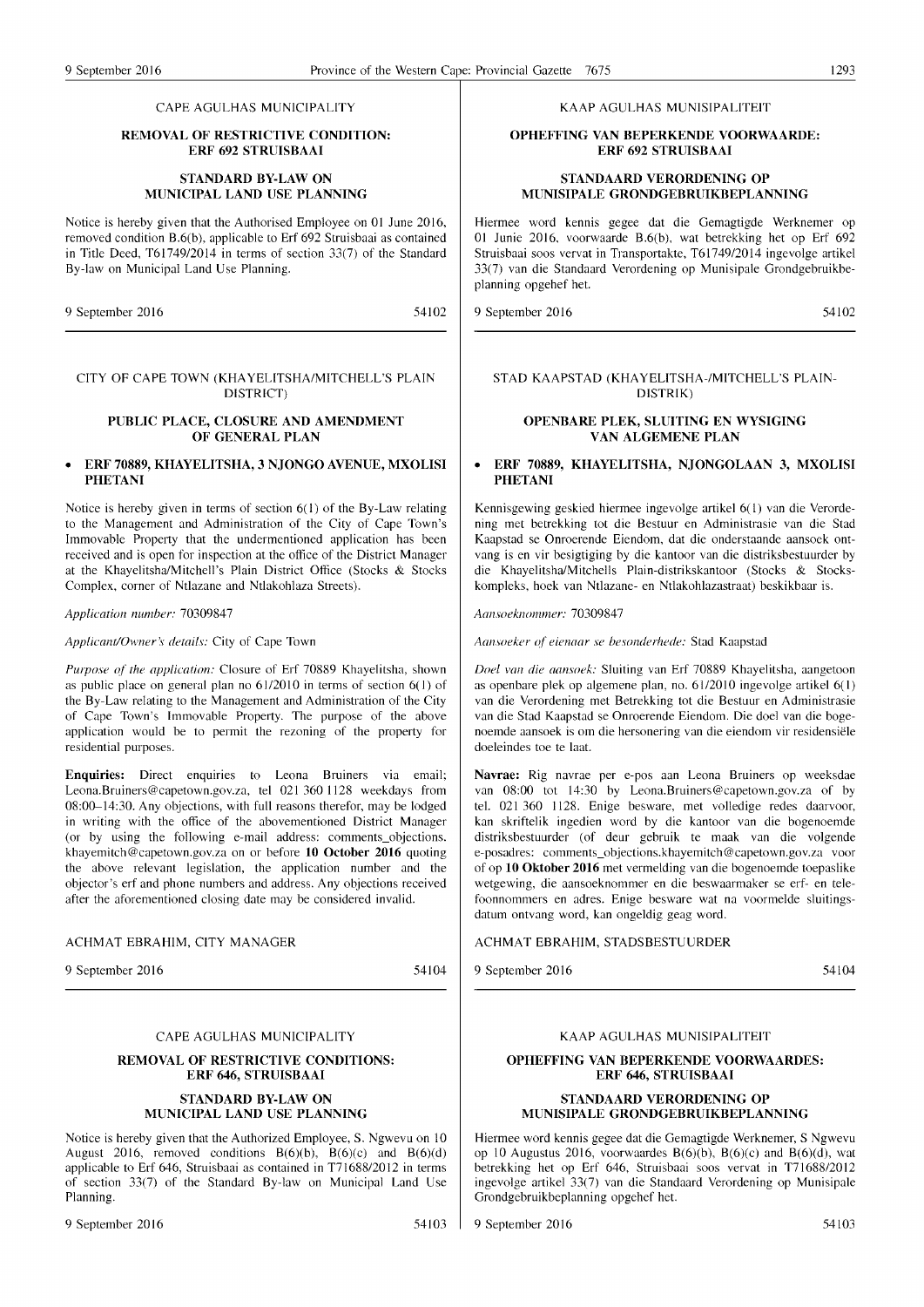#### OVERSTRAND MUNICIPALITY

#### ERF 728, 10 DIRKIE UYS STREET, NORTHCLIFF, HERMANUS, OVERSTRAND MUNICIPAL AREA: REMOVAL OF TITLE DEED RESTRICTION AND REZONING: A WIEHAHN ON BEHALF OF B JONES

Notice is hereby given in terms of Section 47 of the Overstrand Municipality By-Law on Municipal Land Use Planning, 2016 that an application has been received for a removal of restrictive title conditions in terms of Section 16(2)(f) and a rezoning in terms of Section 16(2)(a) from General Residential Zone I to Business Zone III applicable to Erf 728, Northcliff, Hermanus, to enable the owners to use it as office space and flats

Detail regarding the proposal is available for inspection during weekdays between 08:00 and 16:30 at the Department: Town Planning at 16 Paterson Street, Hermanus.

Any written comments must be submitted in accordance with the provisions of Sections 51 and 52 of the said By-law to the Municipality (16 Paterson Street, Hermanus/(t) *02831320931* (e) loretta@overstrand.gov.za) on or before Friday, 14 October 2016, quoting your name, address, contact details, interest in the application and reasons for comments. Telephonic enquiries can be made to the Town Planner, Mrs. Hanneen van der Stoep at 028-313 8900. The Municipality may refuse to accept comment received after the closing date. Any person who cannot read or write may visit the Town Planning Department where a municipal official will assist them in order to formalize their comment.

Municipal Notice No. *9312016* 

#### MUNICIPAL MANAGER, OVERSTRAND MUNICIPALITY, PO Box 20, HERMANUS, 7200

9 September 2016  $54105$ 

#### OVERSTRAND MUNISIPALITEIT

#### ERF 728, DIRKIE UYSSTRAAT 10, NORTHCLIFF, HERMANUS, OVERSTRAND MUNISIPALE AREA: OPHEFFING VAN TITELAKTE BEPERKINGS EN HERSONERING: A WIEHAHN NAMENS B JONES

Kragtens Artikel 47 van die Overstrand Munisipaliteit Verordening vir Munisipale Grondgebruikbeplanning, 2016 word hiermee kennis gegee dat 'n aansoek ontvang is vir 'n opheffing van beperkende titelvoorwaardes in tenne van Artikel 16(2)(t) en 'n Hersonering in terme van Artikel 16(2)(a) vanaf AIgemene Residensielesone I na Besighedsone III van toepassing op Erf 728, Northcliff, Hermanus, ten einde die eienaars in staat te stel om dit te benut vir kantoorspasie en woonstelle.

Besonderhede aangaande die voorstel lê ter insae gedurende weeksdae tussen 08:00 and 16:30 by die Departement: Stadsbeplanning te Patersonstraat 16, Hermanus.

Enige kommentaar moet skriftelik ingedien word in terme van Artikels 51 en 52 van die bogenoemde Verordening aan die Munisipaliteit (Patersonstraat 16, Hermanus/(f) *02831320931* (e) loretta@overstrand.gov.za) voor of op Vrydag, 14 Oktober 2016, stipuleer u naam, adres, kontak besonderhede, belang in die aansoek en redes vir kommentaar. Telefoniese navrae kan gerig word aan die Stadsbeplanner, Mev. Hanneen van der Stoep by 028-313 8900. Die Munisipaliteit mag weier om kommentare te aanvaar na die sluitingsdatum. Enige persoon wat nie kan lees of skryf nie kan die Departement Stadsbeplanning besoek waar hul deur 'n munisipale amptenaar bygestaan sal word ten einde hul kommentaar te formuleer.

#### Munisipale Kennisgewing Nr. *9312016*

MUNISIPALE BESTUURDER, OVERSTRAND MUNISIPALITEIT, Posbus 20, HERMANUS, 7200

9 September 2016 54105

#### UMASIPALA WASE-OVERSTRAND

#### ISIZA ERF 728, 10 DIRKIE UYS STREET, NORTHCLIFF, HERMANUS, UMANDLA KAMASIPALA WASE-OVERSTRAND: RUKUSHENXISWA KWEZITHINTELO KWITAYITILE NOKUCANDWA KWAKHONA: A WIEHAHN EGAMENI LIKA B JONES

Isaziso sikhutshwe ngokwemiba yeSolotya lama-47 kaMasipala wase-Overstrand Ongumthethwana ka2016 omalunga nokuSetyenziswa koMhlaba kaMasipala, sokuba kufunyenwe isicelo sokushenxisa iimeko zetayitile ezithintelayo ngokweSolotya le-16(2)(t) nokucandwa kwakhona ngokweSolotya 16(2)(a) ukusuka kwiZowuni I yokuHlala jikelele ukuya kwiZowuni III yoShishino echaphazela iSiza 728, eNorthcliff, eHermanus ukuba abanini bayisebenzise njengendawo yeeofisi neeflethi.

Ngeentsuku zokusebenza kwixesha phakathi kwentsimbi ye-08:00 neye-16:30 iinkcukacha malunga nesi sindululo ziyafumaneka ukuba umntu azifundele kwiSebe: uYilo IweDolophu e-16 Paterson Street, Hermanus.

Naziphi na izimvo ezibhaliweyo mazingeniswe kuMasipala ngokwezibonelelo zamaCandelo-51 nelama-52 alo mthethwana ukhankanyiweyo (zithunyelwe kwa-16 Paterson Street, Hermanus/(f) *02831320931* (e) loretta@overstrand.gov.za) ngomhla wama okanye ngaphambi kwalo mhla ngoLwesihlanu, 14 October 2016, unike igama lakho, idilesi, iinkcukacha zonxibelelwano nawe, umdla wakho kwesi sicelo nezizathu zokunika izimvo. Ungafonela uMyili weDolophu umnu., Mrs Hanneen van der Stoep ku-028-313 8900. UMasipala angala ukwamkela izimvo ezifike emva komhla wokuvala. Nabani na ongakwaziyo ukufunda okanye ukubhala angaya kwiSebe 10 Yilo IweDolophu apho igosa likamasipala liya kumnceda avakalise izimvo zakhe.

Inombolo yesaziso sikaMasipala *9312016* 

UMLAWULI KAMASIPALA, KWI-OFISI ZIKAMASIPALA, PO BOX 20, HERMANUS, 7200

9 kweyoMsintsi 2016 54105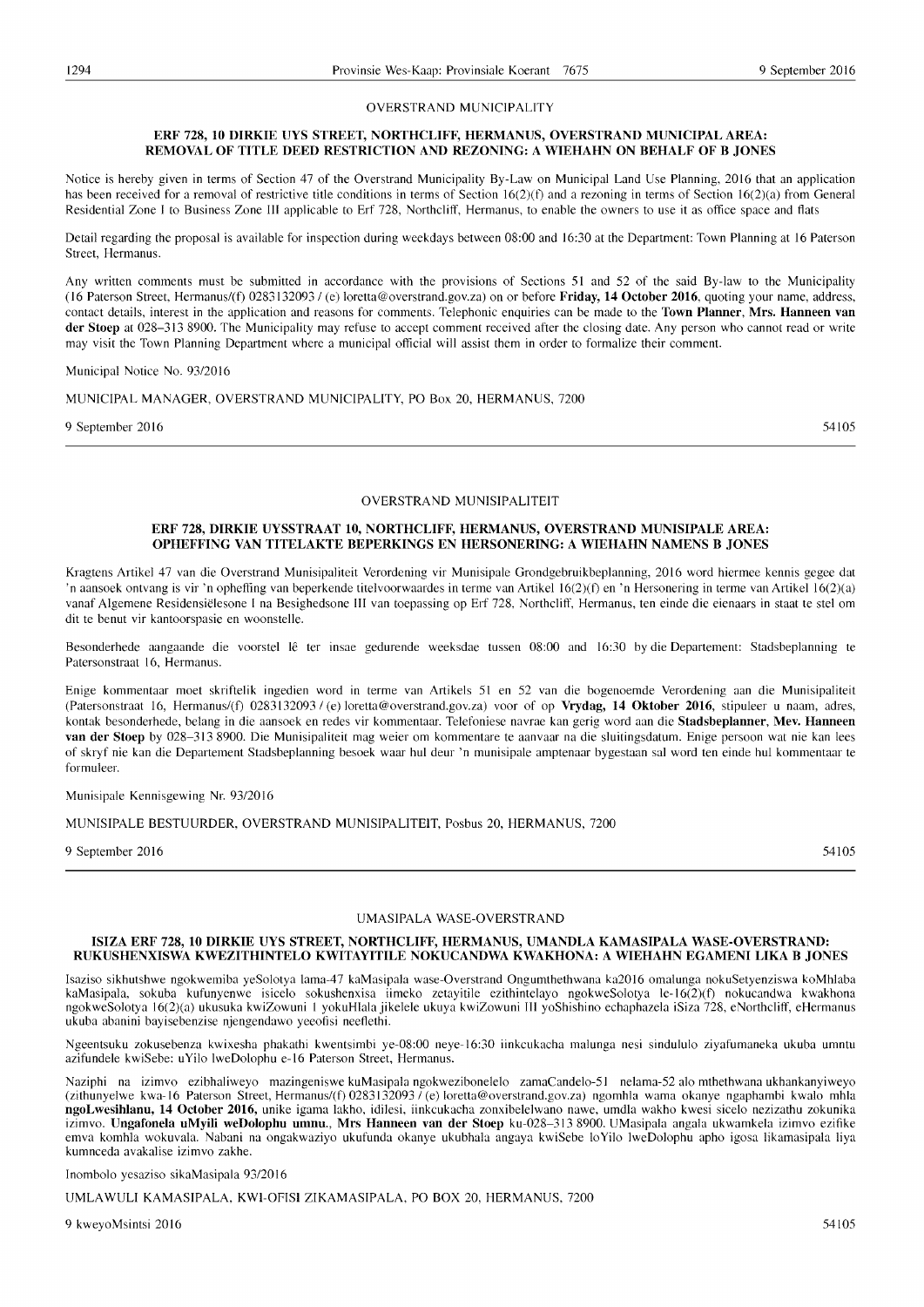#### LANGEBERG MUNICIPALITY

#### PROPOSED CONSENT USE OF PORTION 181 OF THE FARM ZANDVLIET NO 117, **ROBERTSON**

*Applicant: Boland Plan* 

*Properties: Portion 181 of the Farm Zandvliet No. 117, Robertson* 

Owners: Zandvliet Estate Prop Ltd

 $Size: 243.4877$  ha

*Locality:* 3km South West of Ashton

Proposal: Consent Use for Guesthouse, Additional Dwelling Unit & Tourist Facilities (Chapel, Conference, Reception, Restaurant, Tea Garden, Amphitheatre, Wine Tasting & Wine Sales)

*Existing zoning: Agricultural zone I & Agricultural zone II (Zandvliet Cellar)* 

Notice is hereby given in terms of Section 45 of the Langeberg Land Use Planning Bylaw (PN264/2015) that the abovementioned application has been received and is available for inspection during weekdays between 08:30 and 15:00 at the Town Planning Department at 3 Piet Retief Street, Montagu. Any written comments/objections may be addressed in terms of Section 50 of the said legislation to The Manager: Town Planning, 3 Piet Retief Street, Montagu, 6720 on or before 30 days from the date of publication of this notice, quoting your, name, address or contact details, interest in the application and reasons for comments. Telephonic enquiries can be made to Tracy Brunings at 023 614 8000. The Municipality may refuse to accept comment received after the closing date. Any person who cannot write will be assisted by a Municipal official by transcribing their comments.

[Notice no: MK 66/2016]

SA MOKWENI, MUNICIPAL MANAGER, Municipal Offices, Private Bag X2, ASHTON, 6715

9 September 2016

54106

#### LANGEBERG MUNICIPALITY

Robertson Office

MN NR. 64/2016

#### PROPOSED DEPARTURE OF ERF 605, 64 PAUL KRUGER STREET, ROBERTSON

*Applicant: PJ Marais* 

*Properties:* Erf 605, Robertson

Location: 64 Paul Kruger Street, Robertson

Owners: PJ Marais

*Proposal:* Departure to erect a Second Dwelling

*Existing zoning:* Single Residential zone

Notice is hereby given in terms of Section 45 of the Langeberg Land Use Planning Bylaw (PN264/2015) that the abovementioned application has been received and is available for inspection during weekdays between 08:30 and 15:00 at the local municipal offices and the Town Planning Department at 3 Piet Retief Street, Montagu. Any written comments/objections may be addressed in terms of Section 50 of the said legislation to The Manager: Town Planning, 3 Piet Retief Street, Montagu, 6720 on or before 30 days from the date of publication of this notice, quoting your name, address or contact details, interest in the application and reasons for comments. Telephonic enquiries can be made to Jack van Zyl at 023 614 8000. The Municipality may refuse to accept comment received after the closing date. Any person who cannot write will be assisted by a Municipal official by transcribing their comments.

SA MOKWENI, MUNICIPAL MANAGER, Municipal Offices, Private Bag X2, ASHTON, 6715

9 September 2016 54108

LANGEBERG MUNISIPALITEIT

#### VOORGESTELDE VERGUNNINGSGEBRUIK VAN GEDEELTE 181 VAN DIE PLAAS ZANDVLIET NR 117, **ROBERTSON**

*Aansoeker:* Boland Plan

*Eiendomme: Gedeelte 181 van die Plaas Zandvliet Nr 117, Robertson* 

*Eienaars:* Zandvliet Estate Prop Ltd

*Cromie:* 243.4877 ha

Ligging: 3km Suid-Wes van Ashton

Voorstel: Vergunningsgebruik vir Gastehuis, Addisionele Wooneenheid & Toeristefasiliteite (Kapel, Konferensie, Onthaal, Restaurant Teetuin, Amfiteater, Wynproe en Wynverkope).

*Huidige sonering: Landbousone I & Landbousone II (Zandvliet Kelder)* 

Hiermee word kennis gegee ingevolge Artikel 45 van die Langeberg Verordening op Grondgebruikbeplanning (PK264/2015) dat die bogenoemde aansoek ontvang is en ter insae lê gedurende weeksdae tussen 08:30 en 15:00 by die Stadsbeplanningsdepartement te Piet Retiefstraat 3, Montagu. Enige skriftelike kommentaar/beswaar kan ingevolge Artikel 50 van gemelde Verordening gerig word aan die Bestuurder: Stadsbeplanning by bogenoemde adres, binne 30 dae vanaf die datum van plasing van hierdie kennisgewing en moet u naam, adres, kontakbesonderhede, 'n verduideliking van u belang by die aansoek en redes vir besware insluit. Telefoniese navrae kan gerig word aan Tracy Brunings by 023 614 8000. Die Munisipaliteit mag weier om kommentare te ontvang wat na die sluitingsdatum ingedien word. Enige persoon wat nie kan skryf nie sal deur 'n munisipale amptenaar bygestaan word om hulle kommentaar neer te skryf.

[Kennisgewing nommer: MK 66/2016]

SA MOKWENI, MUNISIPALE BESTUURDER, Munisipale Kantore, Privaatsak X2, ASHTON, 6715

9 September 2016

54106

#### LANGEBERG MUNISIPALITEIT

Robertson Kantoor

#### MK NR. 64/2016

#### VOORGESTELDE AFWYKING VAN ERF 605, PAUL KRUGERSTRAAT 64, ROBERTSON

Aansoeker: PJ Marais

*Eiendomme:* Erf 605, Robertson

Ligging: Paul Krugerstraat 64, Robertson

*Eienaars: PJ Marais* 

*Voorstel:* Afwyking ten einde 'n Tweede Woning op te rig

*Huidige sonering:* Enkelwoningsone

Hiermee word kennis gegee ingevolge Artikel 45 van die Langeberg Verordening op Grondgebruikbeplanning (PK264/2015) dat die bogenoemde aansoek ontvang is en ter insae lê gedurende weeksdae tussen 08:30 en 15:00 by die plaaslike munisipale kantore en die Stadsbeplanningsdepartement te Piet Retiefstraat 3, Montagu. Enige skriftelike kommentaar/beswaar kan ingevolge Artikel 50 van gemelde Verordening gerig word aan die Bestuurder: Stadsbeplanning by bogenoemde adres, binne 30 dae vanaf die datum van plasing van hierdie kennisgewing en moet u naam, adres, kontakbesonderhede, 'n verduideliking van u belang by die aansoek en redes vir besware insluit. Telefoniese navrae kan gerig word aan Jack van Zyl by 023 614 8000. Die Munisipaliteit mag weier om kommentare te ontvang wat na die sluitingsdatum ingedien word. Enige persoon wat nie kan skryf nie sal deur 'n munisipale amptenaar bygestaan word om hulle kommentaar neer te skryf.

SA MOKWENI, MUNISIPALE BESTUURDER, Munisipale Kantore, Privaatsak X2, ASHTON, 6715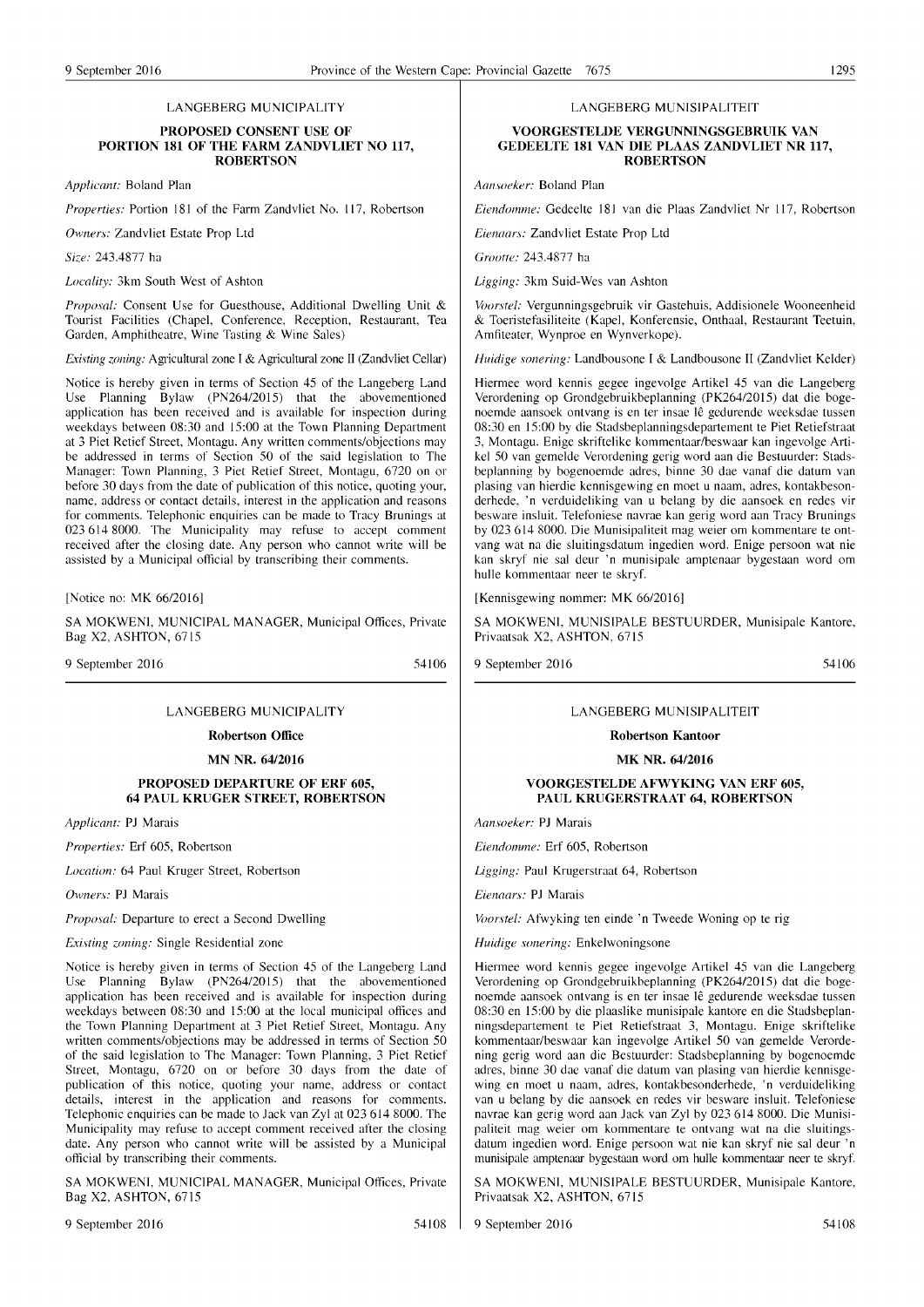#### LANGEBERG MUNICIPALITY

Robertson Office MN NR. 65/2016

#### PROPOSED SUBDIVISION, CONSOLIDATION, REZONING AND CONSENT USE OF ERVEN 4437 AND 1238, CNR PAUL KRUGER STREET AND JOHAN DE JONG DRIVE AVENUE, ROBERTSON

*Applicant:* Umsiza Planning

*Properties:* Erven 4437 and 1238, Robertson

*Location:* Cnr Paul Kruger Street & Johan De Jong Drive Avenue, Robertson

**Owners: Bruwer Family Trust** 

*Proposal:* Subdivision of Erf 4437 into two portions (Portion A & Remainder), the rezoning of Portion A to General Business zone (store) with consent use for two dwelling units as well as consolidation of Remainder Erf 4437 with Erf 1238, Robertson.

*Existing zoning:* Single Residential zone

Notice is hereby given in terms of Section 45 of the Langeberg Land Use Planning Bylaw (PN264/2015) that the abovementioned application has been received and is available for inspection during weekdays between 08:30 and 15:00 at the local municipal offices and the Town Planning Department at 3 Piet Retief Street, Montagu. Any written comments/objections may be addressed in terms of Section 50 of the said legislation to The Manager: Town Planning, 3 Piet Retief Street, Montagu, 6720 on or before 30 days from the date of publication of this notice, quoting your name, address or contact details, interest in the application and reasons for comments. Telephonic enquiries can be made to Jack van Zyl at 023 614 8000. The Municipality may refuse to accept comment received after the closing date. Any person who cannot write will be assisted by a Municipal official by transcribing their comments.

SA MOKWENI, MUNICIPAL MANAGER, Municipal Offices, Private Bag X2, ASHTON, 6715

9 September 2016

54107

#### LANGEBERG MUNICIPALITY

PROPOSED CONSENT USES AND DEPARTURES OF THE FARM LA FONTAINE NO 24, ROBERTSON

*Applicant:* Boland Plan

*Properties:* Farm La Fontaine No. 24, Robertson

*Owners:* Ernst Bruwer (Edms) Bpk

*Size:* 42.6892 ha

*Locality:* North-East of Robertson

*Proposal:* Consent for 2 Additional Dwelling Units for farm holiday accommodation, departure of building lines

*Existing zoning:* Agricultural zone I

Notice is hereby given in terms of Section 45 of the Langeberg Land Use Planning Bylaw (PN264/2015) that the abovementioned application has been received and is available for inspection during weekdays between 08:30 and 15:00 at the Town Planning Department at 3 Piet Retief Street, Montagu. Any written comments/objections may be addressed in terms of Section 50 of the said legislation to The Manager: Town Planning, 3 Piet Retief Street, Montagu, 6720 on or before 30 days from the date of publication of this notice, quoting your, name, address or contact details, interest in the application and reasons for comments. Telephonic enquiries can be made to Tracy Brunings at 0236148000. The Municipality may refuse to accept comment received after the closing date. Any person who cannot write will be assisted by a Municipal official by transcribing their comments.

[Notice no.: MK 61/2016]

SA MOKWENI, MUNICIPAL MANAGER, Municipal Offices, Private Bag X2, ASHTON, 6715

9 September 2016 54110

#### LANGEBERG MUN1SIPALITEIT

Robertson Kantoor MK NR. 65/2016

#### VOORGESTELDE ONDERVERDELING, KONSOLIDASIE, HERSONERING EN VERGUNNINGSGEBRUIK VAN ERWE 4437 EN 1238, H!V PAUL KRUGERSTRAAT EN JOHAN DE JONGRYLAAN, ROBERTSON

*Aallsoeker:* Umsiza Planning

*Eiendomme: Erwe 4437 en 1238, Robertson* 

*Ligging:* H/v Paul Krugerstraat & Johan de Jongrylaan, Robertson

*Eienaars:* Bruwer Familie Trust

*Voorstei:* Onderverdeling van Erf 4437 in twee gedeeltes (Gedeelte A & Restant), die hersonering van Gedeelte A na Algemene Sakesone (store) met vergunningsgebruik vir twee wooneenhede asook die konsolidasie van Restant Erf 4437 met Erf 1238, Robertson.

*Huidige sonering:* Enkelwoningsone

Hiermee word kennis gegee ingevolge Artikel 45 van die Langeberg Verordening op Grondgebruikbeplanning (PK264!2015) dat die bogenoemde aansoek ontvang is en ter insae Ie gedurende weeksdae tussen 08:30 en 15:00 by die plaaslike munisipale kantore en die Stadsbeplanningsdepartement te Piet Retiefstraat 3, Montagu. Enige skriftelike kommentaarlbeswaar kan ingevolge Artikel 50 van gemelde Verordening gerig word aan die Bestuurder: Stadsbeplanning by bogenoemde adres, binne 30 dae vanaf die datum van plasing van hierdie kennisgewing en moet u naam, adres, kontakbesonderhede, 'n verduideliking van u belang by die aansoek en redes vir besware insluit. Telefoniese navrae kan gerig word aan Jack van Zyl by 0236148000. Die Munisipaliteit mag weier om kommentare te ontvang wat na die sluitingsdatum ingedien word. Enige persoon wat nie kan skryf nie sal deur 'n munisipale amptenaar bygestaan word om hulle kommentaar neer te skryf.

SA MOKWENI, MUNISIPALE BESTUURDER, Munisipale Kantore, Privaatsak X2, ASHTON, 6715

9 September 2016

54107

#### LANGEBERG MUNISIPALITEIT

#### VOORGESTELDE VERGUNNINGSGEBRUIKE EN AFWYKINGS VAN DIE PLAAS LA FONTAINE NR 24, ROBERTSON

*Aansoeker:* Boland Plan

*Eiendomme:* Plaas La Fontaine Nr 24, Robertson

*Eienaars:* Ernst Bruwer (Edms) Bpk

*Grootte:* 42.6892 ha

*Ligging:* Noord-Oos van Robertson

*Voorstel:* Vergunning vir 2 Addisionele Wooneenhede vir plaas vakansie akkommodasie, afwyking vir boulyne

*Huidige sonering:* Landbousone I

Hiermee word kennis gegee ingevolge Artikel 45 van die Langeberg Verordening op Grondgebruikbeplanning (PK264/2015) dat die bogenoemde aansoek ontvang is en ter insae lê gedurende weeksdae tussen 08:30 en 15:00 by die Stadsbeplanningsdepartement te Piet Retiefstraat 3, Montagu. Enige skriftelike kommentaar/beswaar kan ingevolge Artikel 50 van gemelde Verordening gerig word aan die Bestuurder: Stadsbeplanning by bogenoemde adres, binne 30 dae vanaf die datum van plasing van hierdie kennisgewing en moet u naam, adres, kontakbesonderhede, 'n verduideliking van u belang by die aansoek en redes vir besware insluit. Telefoniese navrae kan gerig word aan Tracy Brunings by 023 614 8000. Die Munisipaliteit mag weier om kommentare te ontvang wat na die sluitingsdatum ingedien word. Enige persoon wat nie kan skryf nie sal deur 'n munisipale amptenaar bygestaan word om hulle kommentaar neer te skryf.

[Kennisgewing nr: MK 61/2016]

SA MOKWENI, MUNISIPALE BESTUURDER, Munisipale Kantore, Privaatsak X2, ASHTON, 6715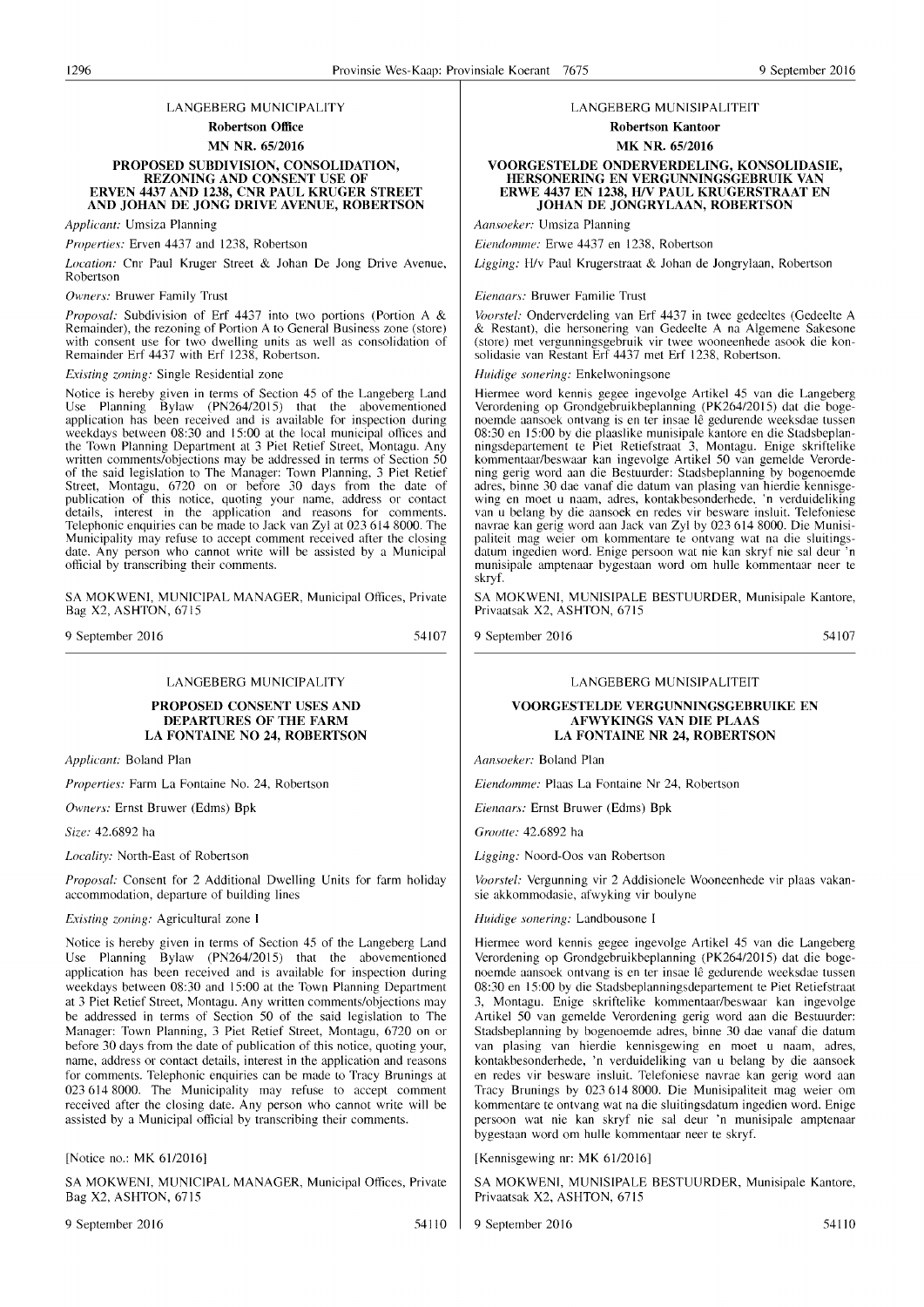#### DRAKENSTEIN MUNICIPALITY

#### APPLICATION FOR CONSENT USE: FARM 1398 PAARL DIVISION

Notice is hereby given in terms of Sections  $45(1)$  and  $46(1)$  of the Drakenstein By-Law on Municipal Land Use Planning-2015, that an application as set out below has been received and can be viewed during normal office hours at the office of the Deputy Executive Manager: Planning, Administrative Offices, c/o Market and Main Street, Paarl (Telephone: 021 807-4836):

*Property:* Farm 1398 Paarl Division

*Applicant:* Louis Hugo Consulting Town Planner (021-872 7050/ louishugo244@gmail.com)

*Owner:* Lezmin 2704 CC

*Locality:* Located ±15km north of Wellington, towards Hermon

*Extent:* ±48.59 ha

*Zoning:* Agricultural Zone I

*Existing Use:* Agriculture

*Proposal:* Consent Use for a tourist facility in order to establish a function venue ( $\pm 960$ m<sup>2</sup>) that will accommodate  $\pm 190$  guests.

Motivated objections to the above can be lodged in writing to the Municipal Manager, Drakenstein Municipality, PO Box I, Paarl, 7622 by no later than **Monday, 10 October 2016**. No late objections will be considered.

Persons who are unable to read or write, can submit their objections verbally at the Municipal Offices, Berg River Boulevard, Paarl, where they will be assisted by a staff member, to put their comments in writing.

J CARSTENS, ACTING MUNICIPAL MANAGER

9 September 2016

54109

#### LANGEBERG MUNICIPALITY

#### PROPOSED CONSENT USE AND DEPARTURE OF PORTION 25 (PORTION OF PORTION 22) OF THE FARM DE HOOP NO 23 (MONT BLOIS), ROBERTSON

*Applicant:* Boland Plan

*Properties:* Portion 25 (Portion of Portion 22) of the Farm De Hoop No 23 (Mont Blois), Robertson

*Owners:* Ernst Bruwer (Edms) Bpk

*Size:* 206,1155 ha

*Locality:* North-East of Robertson

*Proposal:* Consent for 2 Additional Dwelling Units, Tourist Facilities (Reception/Conference/Restaurant and Wine sales and tasting) & Departure from 30m Building line

*Existing zoning:* Agricultural zone I

Notice is hereby given in terms of Section 45 of the Langeberg Land Use Planning Bylaw (PN264/2015) that the abovementioned application has been received and is available for inspection during weekdays between 08:30 and 15:00 at the Town Planning Department at 3 Piet Retief Street, Montagu. Any written comments/objections may be addressed in terms of Section 50 of the said legislation to The Manager: Town Planning, 3 Piet Retief Street, Montagu, 6720 on or before 30 days from the date of publication of this notice, quoting your, name, address or contact details, interest in the application and reasons for comments. Telephonic enquiries can be made to Tracy Brunings at 0236148000. The Municipality may refuse to accept comment received after the closing date. Any person who cannot write will be assisted by a Municipal official by transcribing their comments.

[Notice no.: MK 62/2016]

SA MOKWENI, MUNICIPAL MANAGER, Municipal Offices, Private Bag X2, ASHTON, 6715

9 September 2016 54111

#### DRAKENSTEIN MUNISIPALITEIT

#### AANSOEK OM VERGUNNINGSGEBRUIK: PLAAS 1398 PAARL AFDELING

Kennis geskied hiermee ingevolge Artikels  $45(1)$  en  $46(1)$  van die Drakenstein Verordening op Munisipale Grondgebruikbeplanning-2015, dat 'n aansoek soos hieronder uiteengesit ontvang is en gedurende normale kantoorure ter insae is by die kantoor van die Adjunk Uitvoerende Bestuurder: Beplanning, Administratiewe Kantore, h/v Mark- en Hoofstraat. Paarl (Telefoon 021 807-4836):

*£lendOln:* Plaas 1398 Paarl Afdeling

*Aansoeker:* Louis Hugo Raadgewende Stadsbeplanner (021-872 7050/ Louishugo244@gmail.com)

*Eienaar:* Lezmin 2704 BK

*Ligging:* Geleë ±15km noord van Wellington, in die rigting van Hermon *Grootte:* ±48.59 ha

*Sonering:* Landbousone I

*Huidige Gebruik:* Landbou

Voorstel: Vergunningsgebruik vir 'n toeristefasiliteit ten einde 'n onthaallokaal  $(\pm 960 \text{m}^2)$  wat  $\pm 190$  gaste sal akkommodeer op die eiendom te vestig.

Gemotiveerde besware teen bogemelde aansoek kan skriftelik gerig word aan die Munisipale Bestuurder, Drakenstein Munisipaliteit, Posbus I, Paarl, 7622. teen nie later nie as Maandag, 10 Oktober 2016. Geen laat besware sal oorweeg word nie.

Indien 'n persoon nie kan lees of skryf nie, kan so 'n persoon sy kommentaar mondelings by die Munisipale Kantore, Bergrivier Boulevard, Paarl, aflê, waar 'n personeellid sal help om sy kommentaar/vertoë op skrif te stel.

J CARSTENS, WNDE MUNISIPALE BESTUURDER

9 September 2016 54109

#### LANGEBERG MUNISIPALITEIT

#### VOORGESTELDE VERGUNNINGSGEBRUIK EN AFWYKING VAN GEDEELTE 25 (GEDEELTE VAN GEDEELTE 22) VAN DIE PLAAS DE HOOP NR 23 (MONT BLOIS), ROBERTSON

*Aallsoeker:* Boland Plan

*Eiendomme:* Gedeelte 25 (Gedeelte van Gedeelte 22) van die Plaas De Hoop Nr 23 (Mont Blois), Robertson

*Eienaars:* Ernst Bruwer (Edms) Bpk

*Grootte:* 206,1155 ha

*Ligging:* Noord-Oos van Robertson

*Voorstel: Vergunning vir 2 Addisionele Wooneenhede, Toeriste Fasili*teite (Ontvangs/Konferensie/Restaurant en Wyn verkope en proe) & afwyking van 30m boulyne

*Huidige sonering:* Landbousone I

Hiermee word kennis gegee ingevolge Artikel 45 van die Langeberg Verordening op Grondgebruikbeplanning (PK264/2015) dat die bogenoemde aansoek ontvang is en ter insae lê gedurende weeksdae tussen 08:30 en 15:00 by die Stadsbeplanningsdepartement te Piet Retiefstraat 3, Montagu. Enige skriftelike kommentaar/beswaar kan ingevolge Artikel 50 van gemelde Verordening gerig word aan die Bestuurder: Stadsbeplanning by bogenoemde adres, binne 30 dae vanaf die datum van plasing van hierdie kennisgewing en moet u naam, adres, kontakbesonderhede, 'n verduideliking van u belang by die aansoek en redes vir besware insluit. Telefoniese navrae kan gerig word aan Tracy Brunings by 023 614 8000. Die Munisipaliteit mag weier om kommentare te ontvang wat na die sluitingsdatum ingedien word. Enige persoon wat nie kan skryf nie sal deur 'n munisipale amptenaar bygestaan word om hulle kommentaar neer te skryf.

[Kennisgewing nr: MK 62/2016]

SA MOKWENI, MUNISIPALE BESTUURDER, Munisipale Kantore, Privaatsak X2, ASHTON, 6715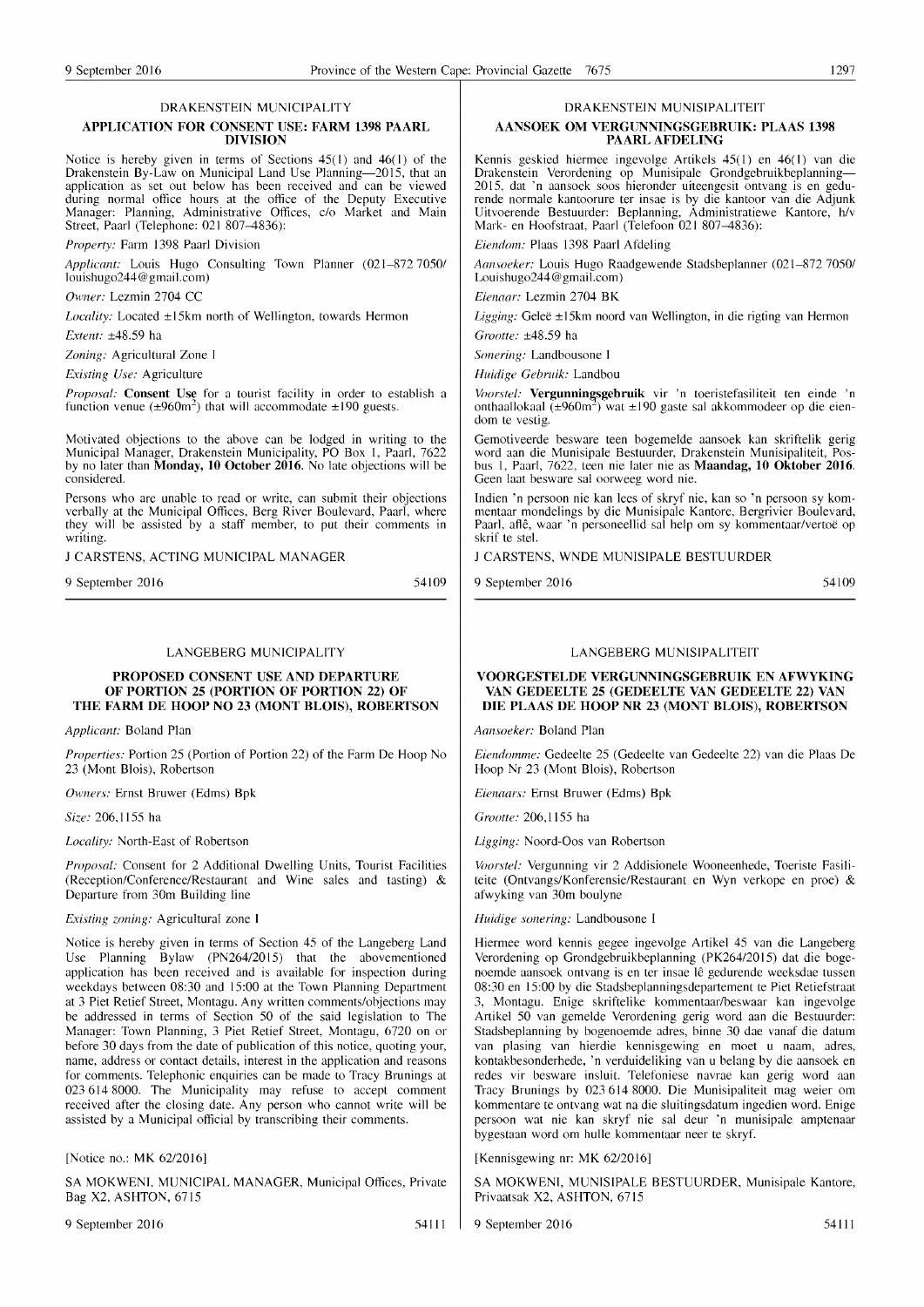# **SOUTH AFRICA FIRST - BUY SOUTH AFRICAN MANUFACTURED GOODS**

## **SUIO-AFRIKA EERSTE - KOOP SUID-AFRIKAANS VERVAARDIGDE GOEDERE**